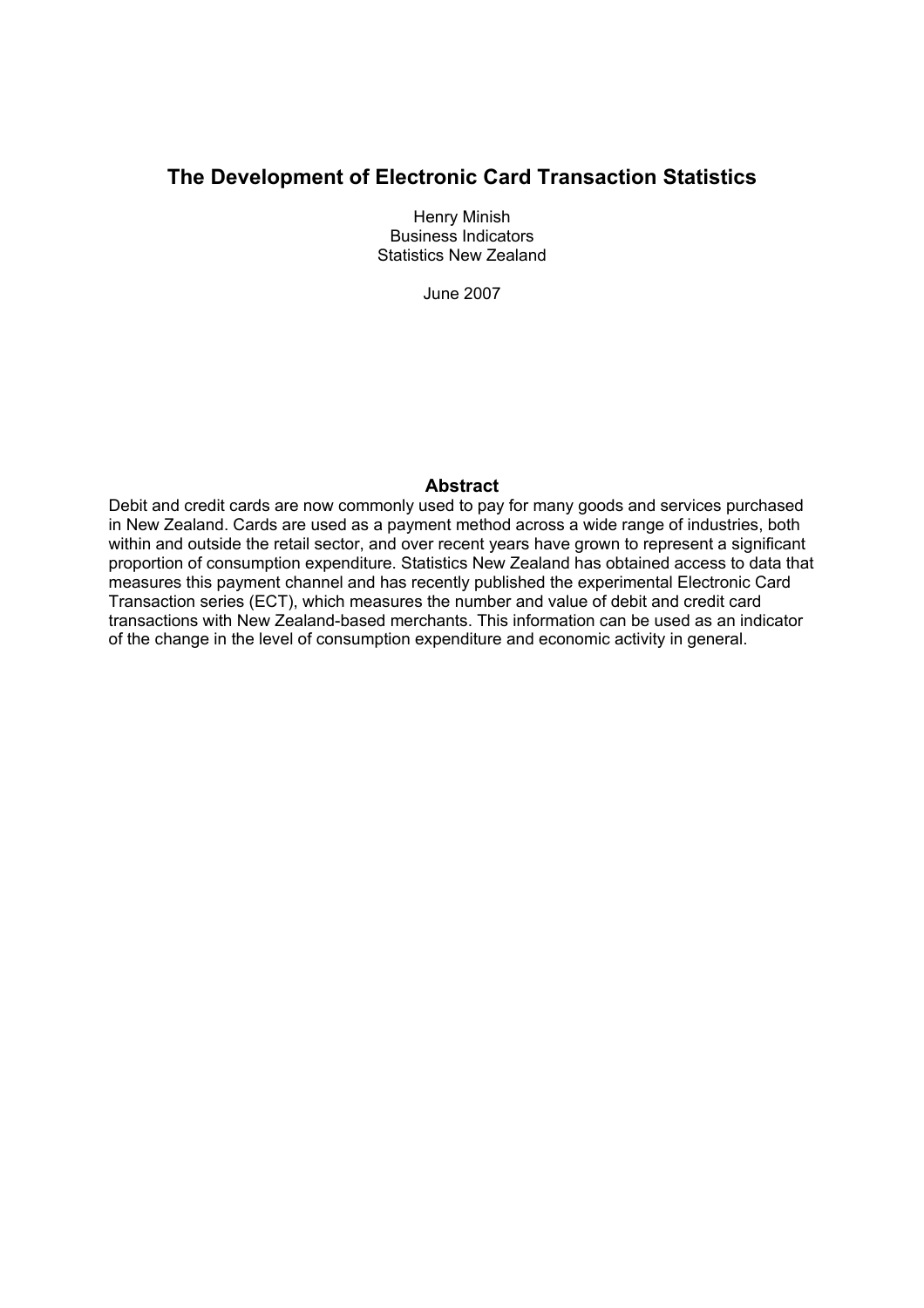# **1. Introduction**

Consumer spending makes up approximately 60 percent of total spending in the New Zealand economy. This area of the economy is mainly measured by the monthly Retail Trade Survey (RTS). The survey is used by analysts as one of the main barometers of current economic activity and it feeds directly into quarterly economic growth statistics.

Debit and credit cards are now commonly used to pay for many goods and services purchased in New Zealand. Cards are used as a payment method across a wide range of industries, both within and outside the retail sector, and over recent years have grown to represent a significant proportion of consumption expenditure. Statistics New Zealand has obtained access to data that measures this payment channel and has compared this to the RTS time series to determine if card transaction data is a reliable indicator or predictor of changes in retail sales.

This paper describes this analysis and the results, and includes discussion on:

- the initial potential seen for electronic card transactions data
- an examination of the coverage and characteristics of the data
- how the data compares with the Retail Trade Survey series results
- the decision to publish and the positioning of the data
- possible future developments with this data source.

# **2. The initial potential seen for electronic transactions data**

Electronic card transactions data are generated in the process of administering New Zealandbased electronic transactions, and are supplied to Statistics NZ in a highly aggregated form. The potential uses of this data, more commonly known as eftpos, were first investigated by Statistics New Zealand in 1999 and later updated in 2001. The investigation compared movements in transactions data (actuals) with the RTS and noted differences in movements were similar to the movement sample errors in the RTS. This analysis demonstrated that electronic transactions data had potential to be a very timely indicator of retail sales, albeit the uptake of the technology and the increase in usage of electronic cards was very strong prior to 2000. Uptake and usage has continued to increase but at a slower rate more recently.

Statistics NZ started receiving monthly transactions data aggregated by industry from late 2004 and in July 2005 commenced a project to investigate the potential uses of this data source. The investigation centred around the potential use of the data as an indicator of retail sales and whether it could be used to supplement or replace data currently surveyed by the monthly RTS. The investigation examined the feasibility of producing a monthly indicator of retail sales based on the data. Provided data of sufficient detail became available, other potential applications of the data were also to be investigated. These included the potential of the data to provide estimates of spending by overseas visitors to New Zealand, to improve coverage of the services sector, and to develop estimates of regional spending. An initial investigation using the aggregate data generally concluded that the level of ECT in many of the service industries outside retail was too low to be a useful indicator, although this investigation needs to be revisited if more detailed data become available. The availability of more detailed data is still under discussion with the data suppliers. This paper is concerned with the investigation of the aggregate ECT data as a potential indicator of the monthly RTS.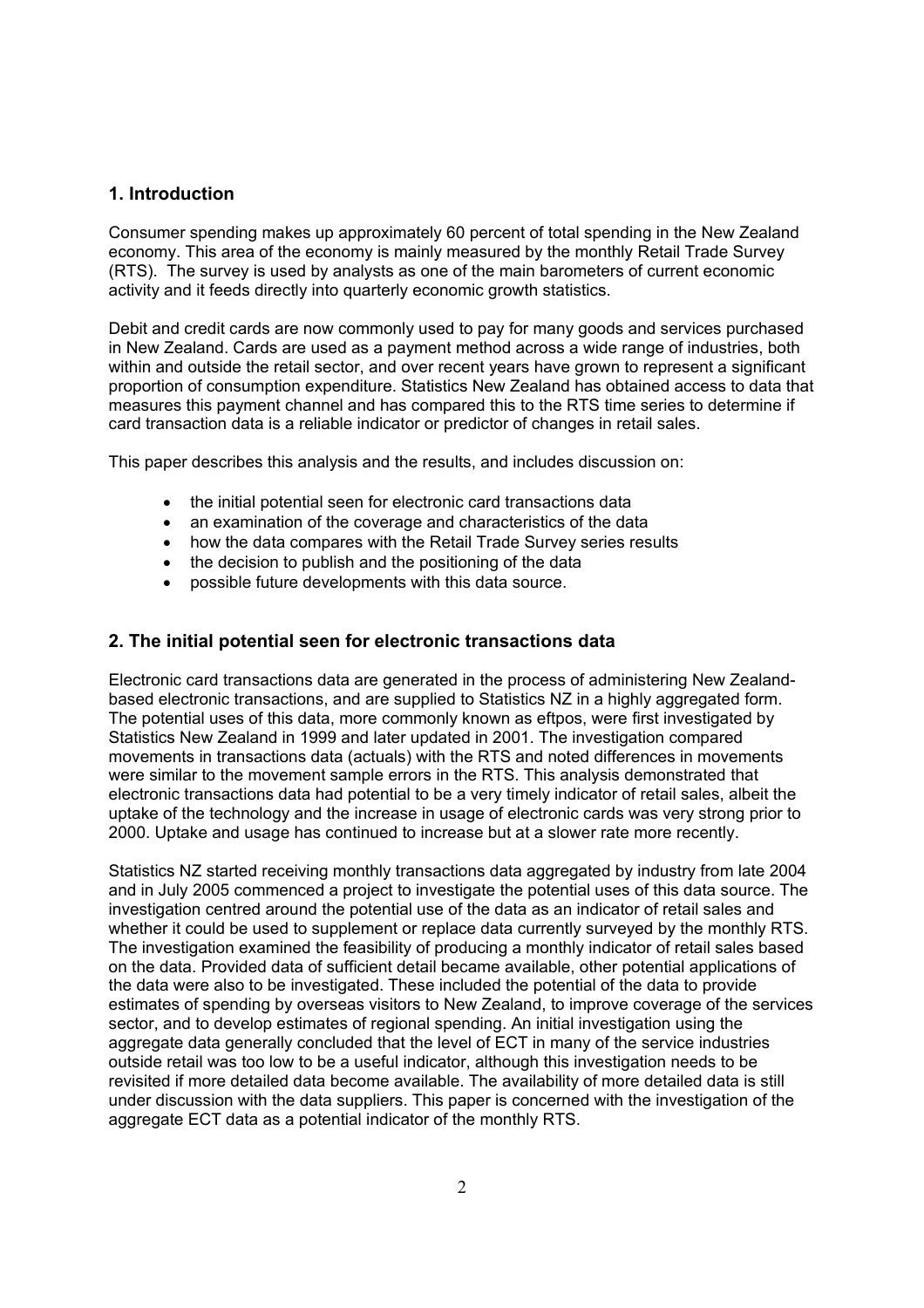# **3. The characteristics and coverage of electronic card transaction data**

Electronic card transaction data are supplied to Statistics NZ monthly, aggregated by industry (supplier defined). The industry classification used is a merchant category and is specific to the bank card industry. It has similarities with the Australian and New Zealand Standard Industrial Classification (ANZSIC) used to compile and publish most economic data in New Zealand. For example, many of the categories can be directly related to a specific ANZSIC code. In some cases merchant categories cannot be matched to any single ANZSIC code.

The ECT data are supplied in a more timely way than normal survey data and are available several weeks before the RTS results.

# **Coverage**

*Inclusions* 

- all debit, credit and charge card transactions with New Zealand-based merchants
- card-present transactions at the point of sale, whether authorised by PIN or signature
- card-not-present transactions (for example, payments of invoices, mail order, telephone and Internet sales via credit card, direct debit from credit cards) where the card is not presented directly at a point of sale terminal
- goods and services tax (GST).

### *Exclusions*

- all credit card transactions with non New Zealand-based merchants, for example via the Internet, telephone, mail-order
- transactions by New Zealand card holders while overseas
- cash, cheque or hire purchase transactions
- automatic payments or direct debits from bank accounts
- Internet bank account payments
- withdrawals from ATMs.

#### *Notes*

- GST is included in the data and is not separately identified
- Cash out is included in the data from one of the respondent companies, but excluded by the other.
- Manual, voucher-based credit card transactions are included by one of the respondents, but excluded by the other.

# **4. Statistical series produced from the data**

In order to compare electronic transactions data with the RTS, Statistics NZ has constructed three different series (aggregations) from the transactions data to investigate the correlation with the RTS. These series were constructed by matching the industry codes supplied by the respondents to the ANZSIC classification used by Statistics NZ.

The series are:

Electronic card transactions (ECT) – total

• Includes data for all industry classes; a census of all electronic transactions.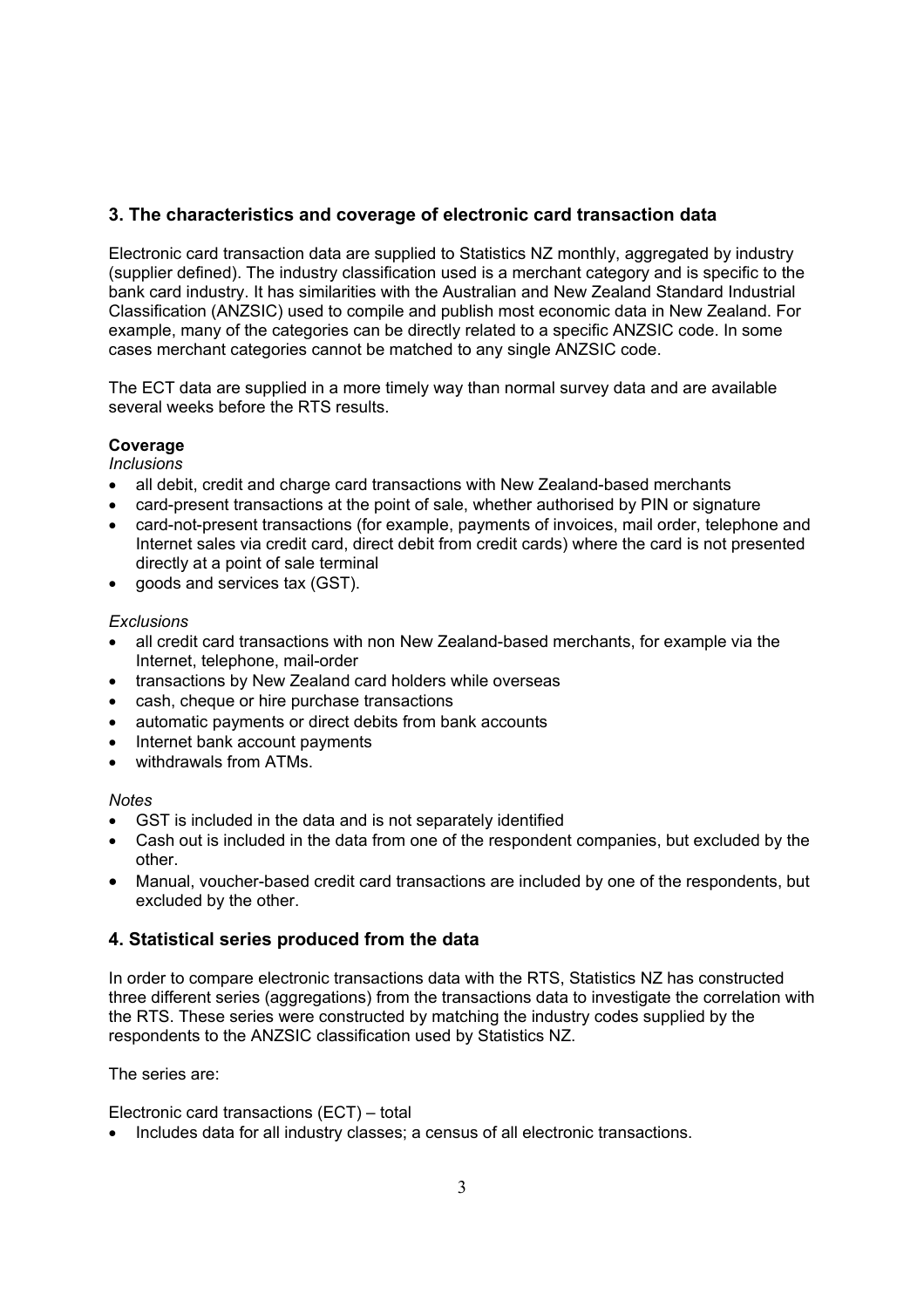ECT – retail industry

• A subset of total electronic card transactions covering the following ANZSIC industries: retail trade (ANZSIC division G); accommodation, cafes and restaurants (ANZSIC division H); and personal services (ANZSIC subdivision 95 of division Q).

ECT – core retail industry

• A subset of retail electronic card transactions, excluding the motor vehicle-related industries (ANZSIC groups G531 motor vehicle retailing and G532 motor vehicle services).

The ECT retail and core series in theory have the same industry coverage as the RTS retail and core retail series respectively.

Prior to any time series comparisons of the ECT and RTS series the coverage and characteristics of the two series were compared and contrasted to determine how closely the two series related on a conceptual basis.

# **5. Differences observed in the concepts and coverage of the ECT and RTS series**

A significant proportion of spending using debit and credit cards takes place in the retail sector. The RTS also surveys sales information about the retail sector from a monthly sample of retail establishments.

Users should be aware that a number of differences have been identified between the two series that affect comparisons. These are described below:

#### *Designed sample survey versus administrative data source*

The RTS is a sample survey designed to give certain quality estimates across the range of output totals, for example, total sales by industry. The electronic transaction data coverage is "as found" rather than designed. The coverage is variable in the sense that it represents a changing proportion of spending by industry over time. The RTS estimates are subject to known sample error and unknown but assumed small non-sample error, whereas the electronic transaction estimates are subject to unknown non-sample error.

#### *Timeliness*

Electronic transaction data are generated in the process of administering New Zealand-based electronic transactions and as such can be produced in a much more timely fashion than survey results. Accordingly, electronic transaction data are available several weeks before survey results produced from the RTS.

#### *Coverage*

The RTS includes payments made by cash, cheque and hire purchase in addition to electronic card transactions:

Table 1

|            | <b>Cash sale</b> | <b>Credit sale</b>         |
|------------|------------------|----------------------------|
| <b>ECT</b> | Debit card       | Credit card<br>Charge card |
| <b>RTS</b> | Debit card       | Credit card                |
|            | <b>Cash</b>      | Charge card                |
|            | Cheque           | <b>Hire Purchase</b>       |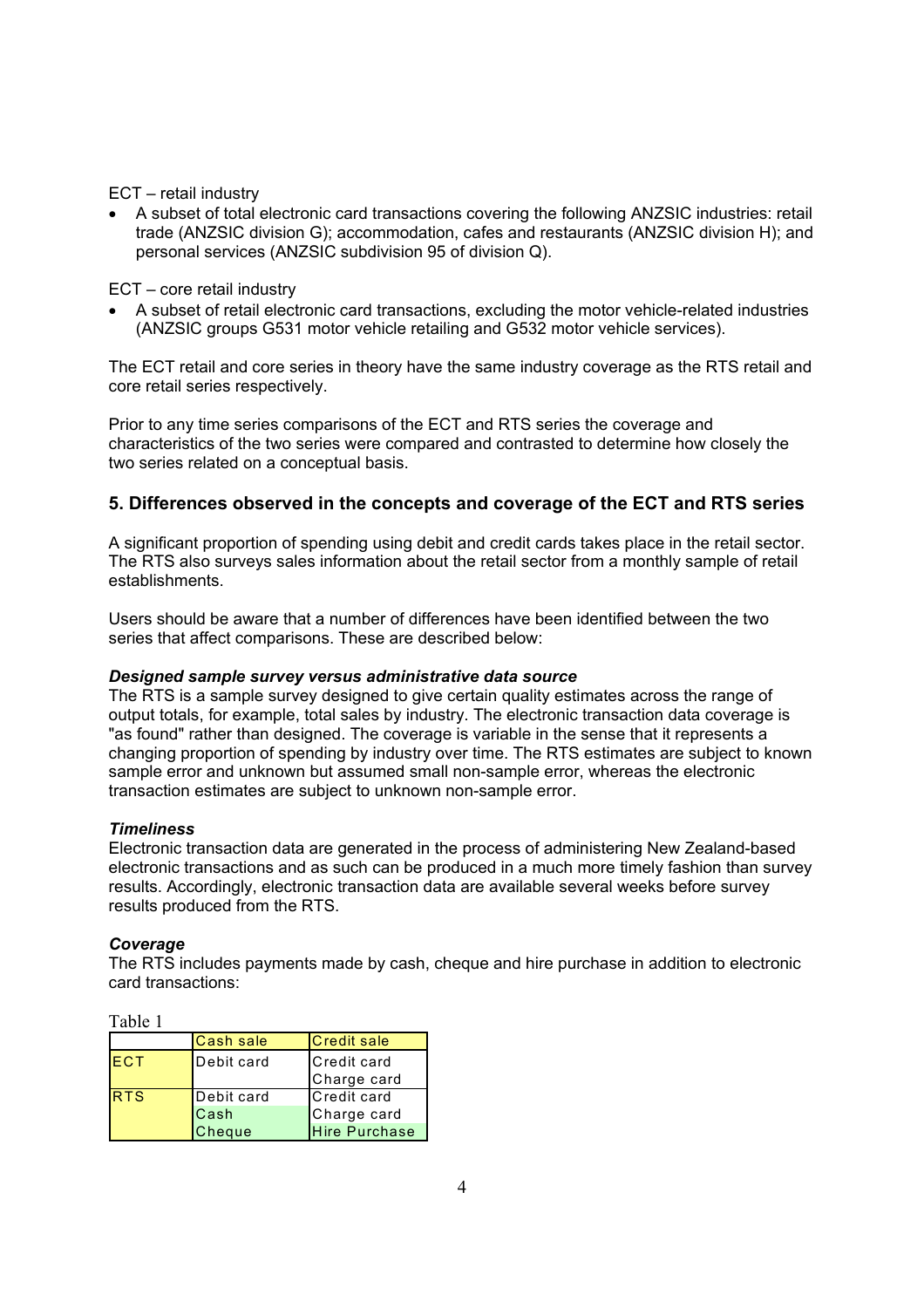# *GST*

Electronic card transaction data collected includes GST, whereas the RTS collects sales excluding GST.

### *Timing issues*

There are a number of timing issues that can also affect comparisons:

- Electronic transactions occur instantly at the point of sale, whereas many retailers operate on an accrual accounting basis (recording a sale before any money has changed hands).
- Instalments on lay-bys may be paid electronically but are not recorded as a sale by the retailer until the goods are picked up.
- Gift vouchers may be purchased electronically but are not recorded as a sale until they are redeemed.

#### *Classification issues*

Statistics NZ has developed ECT series that relate to the industry coverage of the RTS. This has been done by matching the industry codes supplied by the respondents to the ANZSIC classification used by Statistics NZ. There are instances where the classification allocations used by the respondents differ from those used by Statistics NZ. This results in some coverage differences at the industry and overall retail level, and potentially some overstatement of the ECT retail industry levels. One problem area in regard to electronic transaction data is in identifying retail activity from wholesale activity. These sectors are differentiated in official statistics and through the RTS and the Wholesale Trade Survey. They do not seem to be differentiated within electronic transaction data and much wholesale activity appears to be included with retail. The impact of this on ECT retail data levels cannot be fully assessed, as source data are only supplied in aggregate form, but retail levels are estimated to be overstated by less than five percent.

#### *Usage of ECT by industry varies*

While the retail and core ECT components nominally have the same industry coverage's as the RTS the usage of electronic transactions across industries varies. For example, some industries such as motor vehicle retailing have low or virtually no electronic card activity. In industries where the usage of electronic transactions is lower it is less likely to be indicative of retail sales. This variability in electronic transaction usage is discussed later in the paper.

#### *Changes in share of spending by electronic card transactions*

Over the past few years the uptake of electronic transaction technology among retailers and increasing card usage by consumers have led to an increasing share of retail sales by electronic transactions, resulting in the ECT series having a much steeper trend than the RTS. This increase in share is slowing over time, particularly in industries where the availability of the technology is approaching full coverage. However, it is still impacting significantly on the movements in electronic card transactions. Users should be aware that movements in electronic card transactions are overstated by this increasing share when comparing the ECT series with the RTS.

#### *Electronic card transaction processing outages*

Occasionally there are processing outages which prevent customers from being able to make transactions at the point of sale. Where these are significant in extent and duration they can affect the ECT results. The last significant outage occurred in December 2005. The impact of this is particularly visible in the seasonally adjusted decreases in the ECT series for December 2005.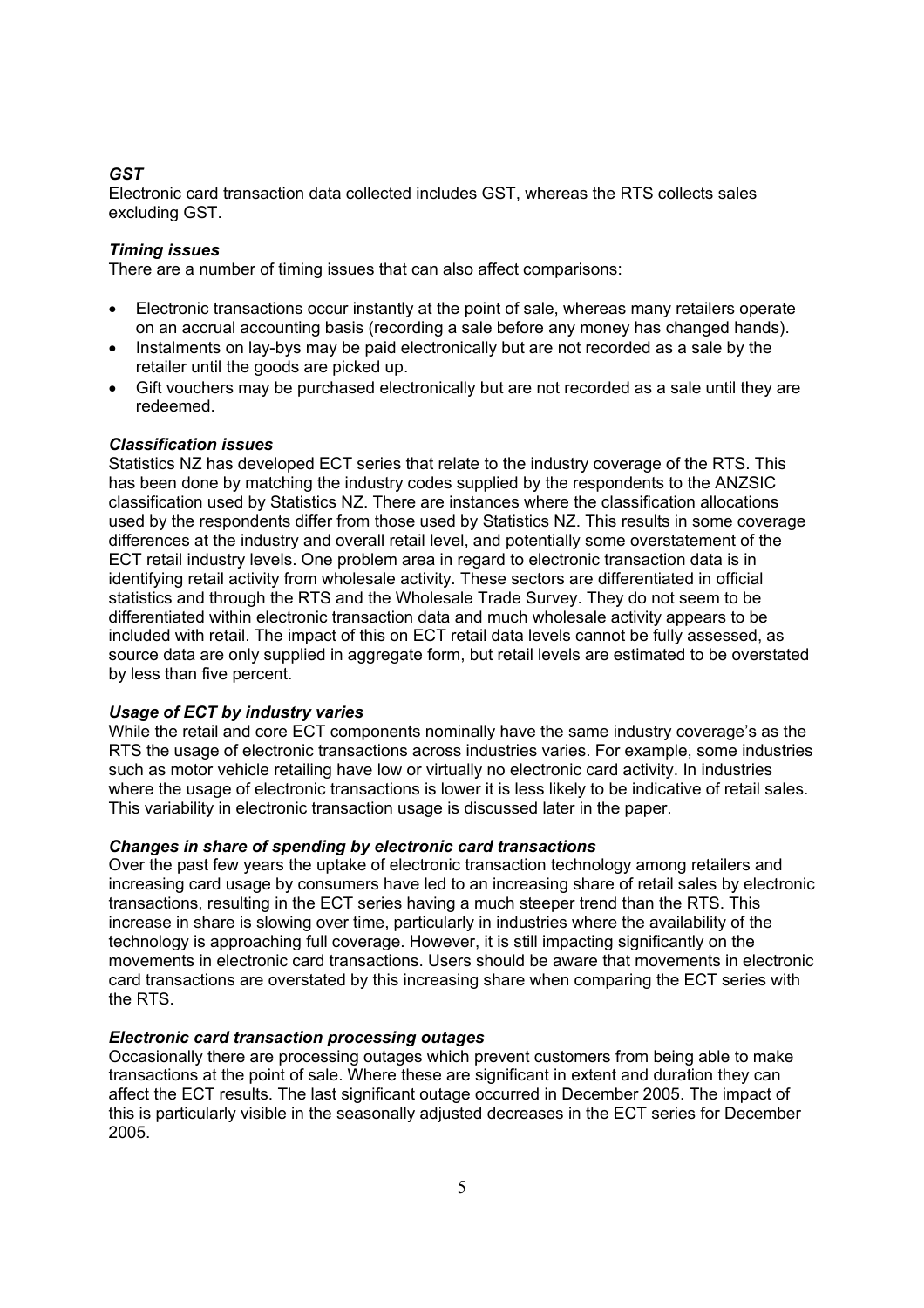The paper now describes the analysis of the electronic transaction data compared with the RTS. This includes looking at the share of retail sales that electronic transactions make up. It then moves onto a comparison of the ECT and RTS time series.

# **6. The ECT share of retail spending**

The electronic transaction share of retail spending reflects the uptake of the technology by merchants and card usage by card holders. This share can be approximated by dividing the value of retail ECT, adjusted for GST, by retail sales as estimated from the RTS. It should be noted that the level of GST in the data can only be approximated, as GST is not identified in the data supplied. For this analysis the GST has simply been removed from the total using the current rate of 12.5 percent. The electronic transaction data includes cash out from one supplier and zero rated goods and services, which impact on the actual level of GST in the data meaning our estimate is only approximate.

The level of share is important because one might expect that a higher electronic transaction share would imply a higher correlation with the RTS.

#### *Share of retail spending*

Figure 1

Our investigations have established the following:

- The electronic transaction share of retail spending is increasing over time although the rate of increase is generally slowing (Figure 1)
- For the year ended March 2007, retail ECT, adjusted for GST, was estimated as 58 percent of RTS sales and core ECT was estimated as 67 percent of core RTS sales. By comparison, the electronic transaction shares were 55 percent for retail and 65 percent for core retail for the year ended March 2006.

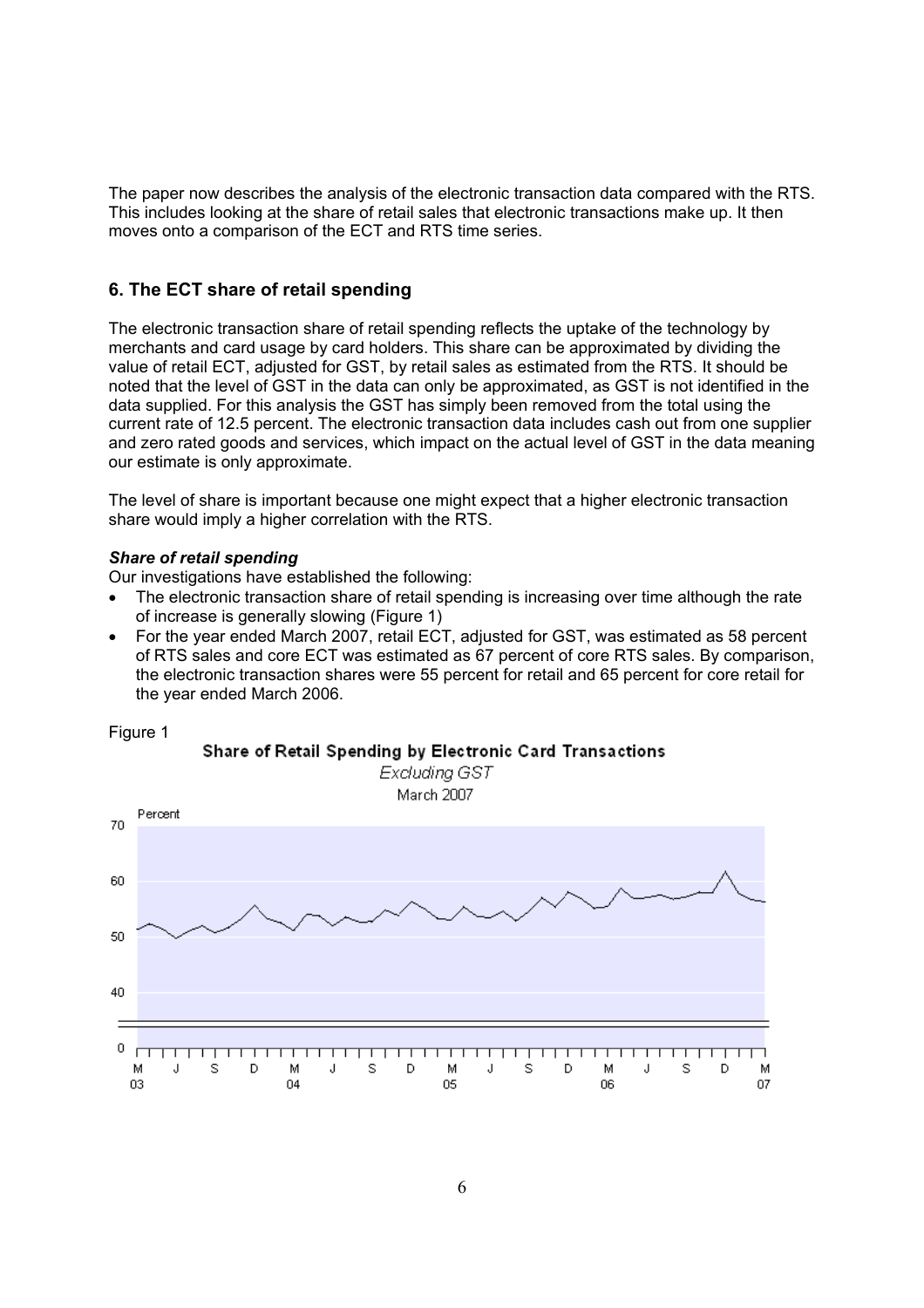#### *Electronic transaction share by industry*

- The level of electronic transaction share varies significantly across the industries making up the RTS coverage (Figure 2).
- The share is higher in industries such as supermarkets and grocery stores, automotive fuel retailing, clothing and softgoods, footwear, and department stores. It is much lower in industries such as automotive repair and services not elsewhere classified (nec) and motor vehicle retailing.

The personal and household goods hiring, and hardware industries have electronic transaction shares over 100 percent. This indicates differences in the classifications used by the data suppliers compared with those used in official statistics. This difference appears to be mainly in distinguishing retail and wholesale activity. The industry breakdown from the data suppliers does not appear to distinguish between retail and wholesale activities in regard to the hardware industry, for example, and these appear combined. Accordingly when this industry is compared to the RTS equivalent the electronic transaction value is larger and not directly comparable in terms of the merchants covered.



#### **Share of Retail Trade Survey Sales by Electronic Card Transactions**



#### *Volatility in electronic transaction share of spending*

- The electronic transaction share can vary considerably on a month to month basis
- This has been observed at the total retail level and for the core retail industries (excluding motor vehicles)
- The supermarket and accommodation industries appear to show some seasonal variation in electronic transaction share. Supermarkets consistently have a lower electronic transaction share in December and January whereas there is no consistency regarding the month with the highest share (Figure 3). In the accommodation industry December and January consistently have the highest monthly electronic transaction shares (Figure 4).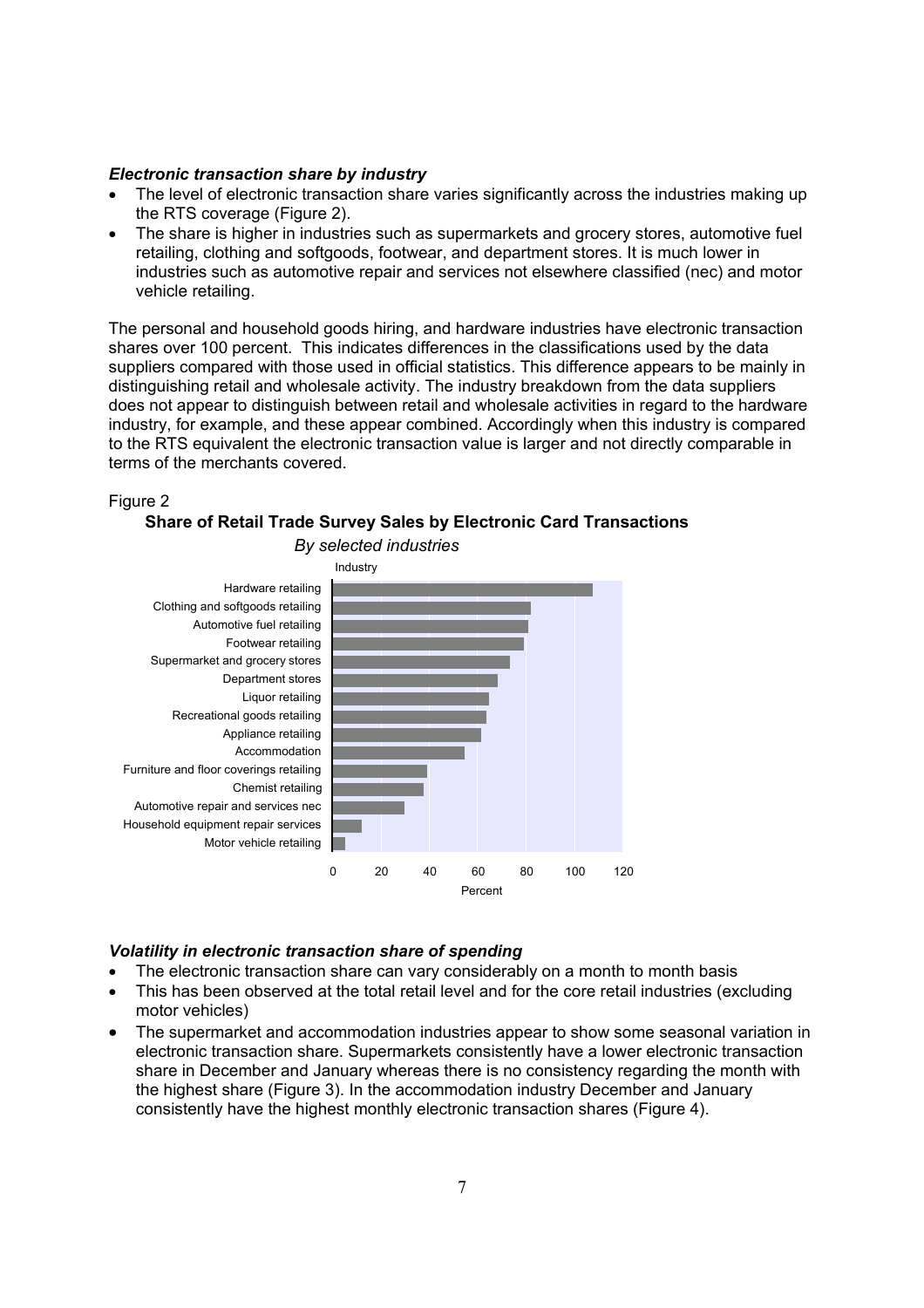

 **Electronic Card Transactions** *Share of supermarkets and grocery stores* Percent 80 75 70 65 0  $\Box$ \_\_\_\_\_\_\_\_\_\_\_\_\_\_\_\_  $\overline{\textbf{1}}$ ┱  $\overline{\phantom{0}}$ ┑ D M J S D M J S D M J S D M J S D M 02 07 03  $04$  $05$ 06

Figure 4



#### *There may be various reasons for the volatility in the electronic transaction share of spending*

- The RTS is the denominator in the electronic transaction share calculation. As has been discussed previously, although the two series are measuring something similar, they are not measuring the same thing. There are differences in design, timing of transactions and classifications.
- There are seasonal influences on card usage patterns in some industries such as accommodation, where there is a clear seasonal peak in the electronic transaction share in December/January each year.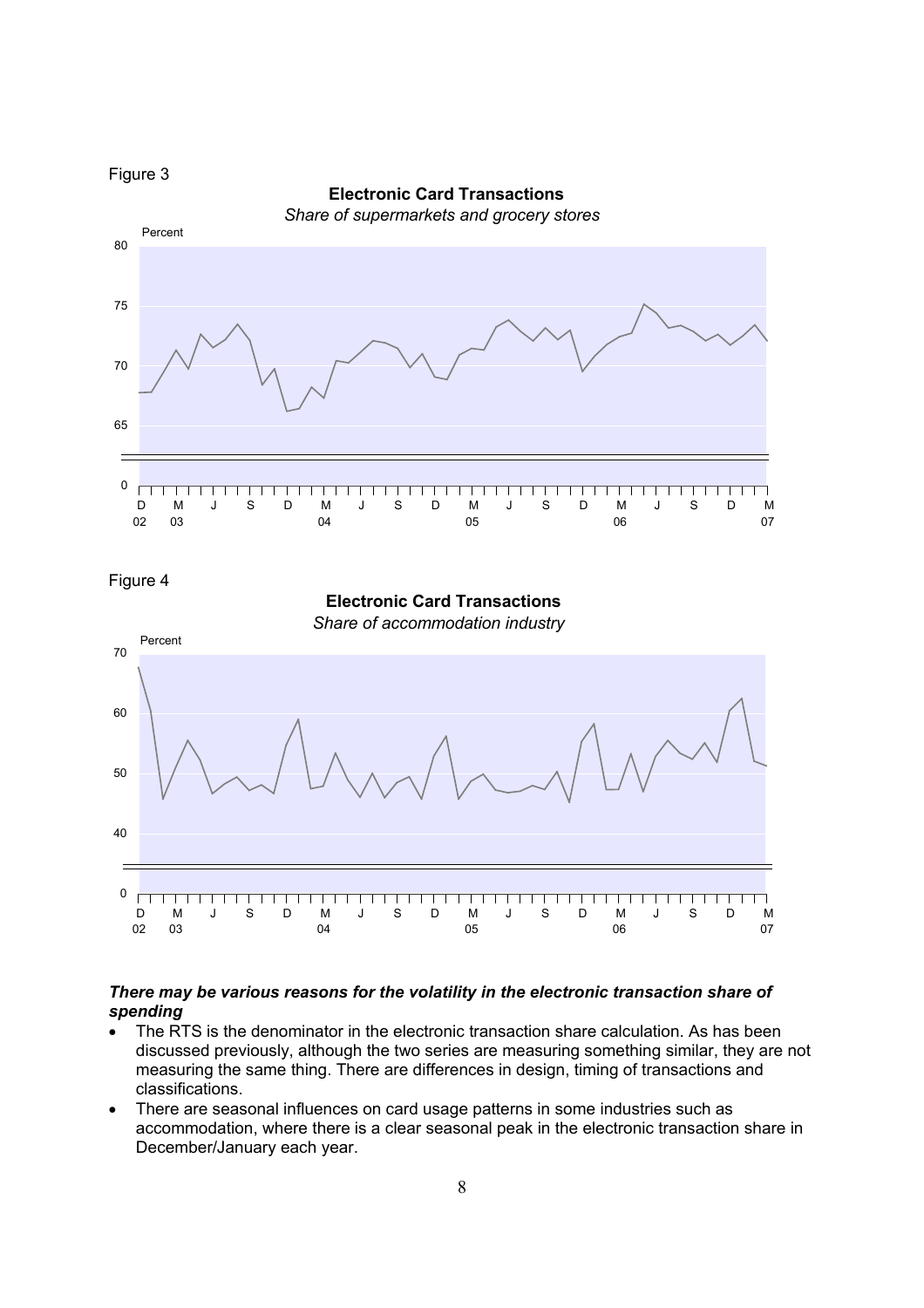- In some cases the use of gift cards, Christmas club vouchers, purchase schemes and laybys impacts on the relative share of electronic transactions during December and January.
- The long-term trend in the electronic transaction share, while still increasing in the retail industries, is tending to flatten off, which would appear to indicate that the uptake of the technology and card usage is nearing effective limits in these industries. This is more apparent in the core retail industries.

# **7. Time series comparison between ECT and the RTS**

# *Method*

The time series for ECT and RTS have been compared to determine how well the two series are correlated.

- The analysis has compared movements in unadjusted (actual), seasonally adjusted (SADJ) and trend series for ECT and the RTS.
- The retail ECT series has been compared with the RTS total and the core retail ECT series has been compared with the core retail component of the RTS.
- The following factors have been considered:
	- o direction of each series
	- o size of movements
	- $\circ$  the relative strength of the trends.
- The time period used is from October 2002 onwards.
- Unlike the electronic transaction share calculations, GST remains included in the ECT data for the time series comparisons

## *Results*

The following is a summary of the results.

# **7.1 Comparison of unadjusted (actuals) ECT series with the RTS**

#### *Levels*

• The ECT and the RTS series have strongly seasonal patterns – peaking in December each year. (Figures 5 and 6)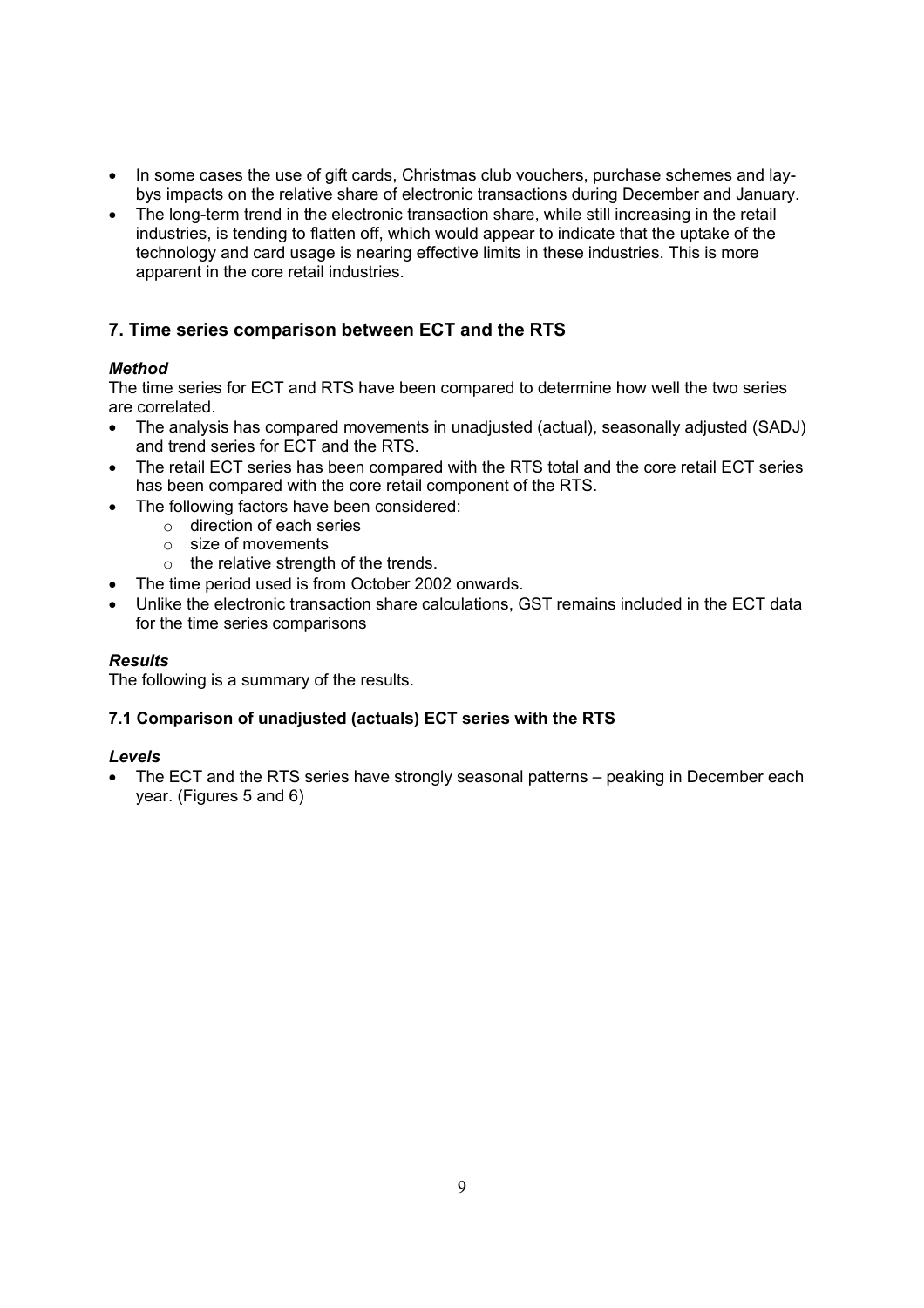



• The higher share of electronic transaction data in the core retail industries is evident from comparing the actuals (Figure 6)

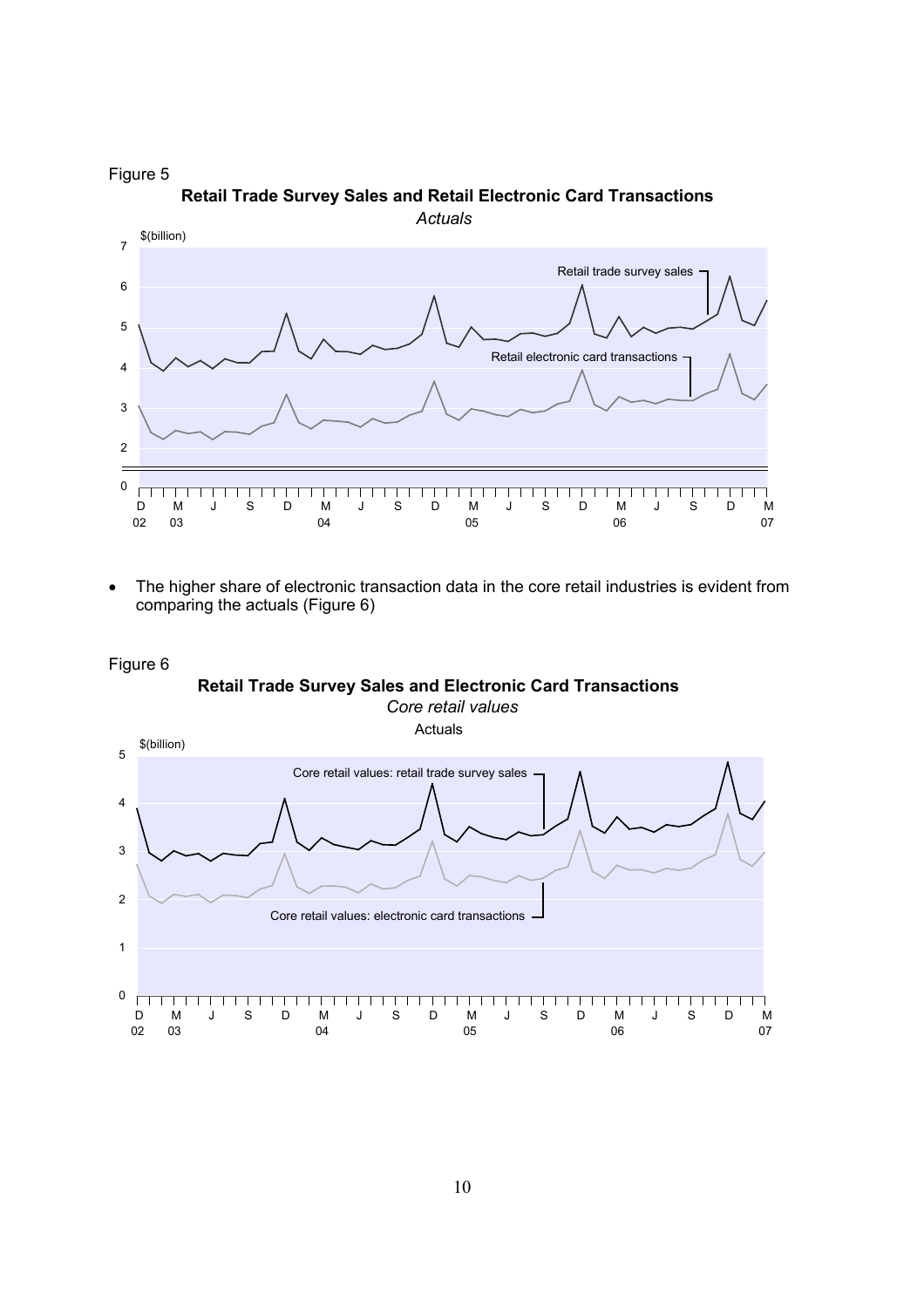#### *Movements*

- ECT actuals almost always move in the same direction as the RTS actuals each month
- From October 2002 there have only been five months when the RTS and retail ECT series have moved in different directions, and two months when the respective core retail series have moved in different directions. (Tables 2 and 3)
- Although the ECT series almost always move in the same direction as the RTS, movements in the two series have differed in magnitude. To gauge the significance of these differences they have been compared with the movement sample error for the RTS total series which is +/- 2 percent.
- For retail ECT compared with the RTS the differences are greater than  $+/-2$  percent 50 percent of the time. For core ECT and the core RTS the difference is greater than +/- 2 percent only 25 percent of the time.
- The largest difference between the movements in the monthly series is 7.8 percent for retail in December 2006 and 4.3 percent for core retail in April 2004
- When compared to the same month of the previous year the movements in ECT data have always been larger than the RTS apart from a couple of occasions

|           | 2002       |                                     |            | 2003       | 2004       |            | 2005                                  |            | 2006       |            | 2007       |            |
|-----------|------------|-------------------------------------|------------|------------|------------|------------|---------------------------------------|------------|------------|------------|------------|------------|
|           |            |                                     |            |            |            |            | Percentage change from previous month |            |            |            |            |            |
|           | <b>ECT</b> | <b>RTS</b>                          | <b>ECT</b> | <b>RTS</b> | <b>ECT</b> | <b>RTS</b> | <b>ECT</b>                            | <b>RTS</b> | <b>ECT</b> | <b>RTS</b> | <b>ECT</b> | <b>RTS</b> |
| January   |            |                                     | $-21.4$    | $-18.4$    | $-20.9$    | $-17.3$    | $-22.1$                               | $-20.2$    | $-21.6$    | $-20.0$    | $-22.6$    | $-17.4$    |
| February  |            |                                     | $-6.7$     | $-4.9$     | $-5.8$     | $-4.4$     | $-5.2$                                | $-2.1$     | $-4.9$     | $-2.1$     | $-4.4$     | $-2.5$     |
| March     |            |                                     | 9.5        | 8.2        | 8.4        | 11.4       | 10.4                                  | 11.0       | 11.8       | 11.1       | 11.4       | 12.2       |
| April     |            |                                     | $-3.1$     | $-5.1$     | $-0.9$     | $-6.3$     | $-1.9$                                | $-6.1$     | $-4.1$     | $-9.4$     |            |            |
| May       |            |                                     | 1.8        | 3.7        | $-0.9$     | $-0.2$     | $-2.9$                                | 0.1        | 1.5        | 4.8        |            |            |
| June      |            |                                     | $-8.0$     | $-4.8$     | $-4.6$     | $-1.4$     | $-1.6$                                | $-1.1$     | $-2.6$     | $-2.9$     |            |            |
| July      |            |                                     | 9.0        | 6.1        | 8.3        | 5.1        | 6.3                                   | 4.1        | 3.5        | 2.6        |            |            |
| August    |            |                                     | $-0.5$     | $-2.3$     | $-3.9$     | $-2.3$     | $-2.7$                                | 0.4        | $-0.9$     | 0.4        |            |            |
| September |            |                                     | $-2.4$     | 0.0        | 0.9        | 0.7        | 1.5                                   | $-1.7$     | $-0.1$     | $-0.9$     |            |            |
| October   | 12.1       | 6.3                                 | 8.6        | 6.7        | 6.4        | 2.4        | 5.8                                   | 1.4        | 5.0        | 3.6        |            |            |
| November  | 3.9        | 2.8                                 | 3.3        | 0.2        | 3.4        | 5.2        | 2.3                                   | 5.2        | 3.5        | 3.8        |            |            |
| December  | 25.3       | 19.3                                | 26.7       | 21.2       | 25.2       | 19.6       | 24.2                                  | 18.6       | 25.3       | 17.5       |            |            |
|           |            | movements have different directions |            |            |            |            |                                       |            |            |            |            |            |

Table 2

|      | Month on Previous Month |      |  |
|------|-------------------------|------|--|
| 2003 | 2004                    | 2005 |  |

Comparing Actual Monthly Movements of Retail ECT and Total RTS

Table 3

#### Comparing Actual Monthly Movements of Core ECT and Core RTS Month on Previous Month

|           | 2002       |                                     |            | 2003       | 2004       |            | 2005                                  |            | 2006       |            | 2007       |            |
|-----------|------------|-------------------------------------|------------|------------|------------|------------|---------------------------------------|------------|------------|------------|------------|------------|
|           |            |                                     |            |            |            |            | Percentage change from previous month |            |            |            |            |            |
|           | <b>ECT</b> | <b>RTS</b>                          | <b>ECT</b> | <b>RTS</b> | <b>ECT</b> | <b>RTS</b> | <b>ECT</b>                            | <b>RTS</b> | <b>ECT</b> | <b>RTS</b> | <b>ECT</b> | <b>RTS</b> |
| January   |            |                                     | $-23.8$    | $-23.4$    | $-23.3$    | $-22.0$    | $-24.3$                               | $-24.0$    | $-24.5$    | $-24.4$    | $-25$      | $-21.9$    |
| February  |            |                                     | $-7.5$     | $-5.8$     | $-6.0$     | $-5.4$     | $-6.2$                                | $-4.4$     | $-5.9$     | $-4.0$     | $-4.9$     | $-3.4$     |
| March     |            |                                     | 9.6        | 7.4        | 7.1        | 8.5        | 9.6                                   | 9.8        | 11.2       | 9.9        | 10.6       | 10.2       |
| April     |            |                                     | $-2.0$     | $-3.3$     | 0.1        | $-4.2$     | $-1.2$                                | $-4.1$     | $-3.5$     | $-6.9$     |            |            |
| May       |            |                                     | 2.0        | 1.5        | $-1.3$     | $-1.8$     | $-3.0$                                | $-2.3$     | 0.2        | 1.0        |            |            |
| June      |            |                                     | $-8.1$     | $-5.3$     | $-5.0$     | $-1.6$     | $-1.9$                                | $-1.3$     | $-2.4$     | $-2.8$     |            |            |
| July      |            |                                     | 8.1        | 5.7        | 8.8        | 6.1        | 6.1                                   | 4.8        | 3.5        | 4.5        |            |            |
| August    |            |                                     | $-0.5$     | $-1.2$     | $-4.6$     | $-2.5$     | $-3.9$                                | $-2.4$     | $-1.4$     | $-1.1$     |            |            |
| September |            |                                     | $-2.1$     | $-0.4$     | 1.2        | $-0.3$     | 1.9                                   | 0.8        | 1.7        | 1.3        |            |            |
| October   |            |                                     | 8.9        | 8.5        | 6.9        | 5.1        | 6.7                                   | 5.3        | 6.4        | 4.9        |            |            |
| November  | 4.9        | 3.0                                 | 3.2        | 1.1        | 3.7        | 5.2        | 2.7                                   | 4.2        | 3.8        | 4.1        |            |            |
| December  | 28.1       | 26.8                                | 28.9       | 28.2       | 29.3       | 27.3       | 28.4                                  | 26.8       | 29         | 24.8       |            |            |
|           |            | movements have different directions |            |            |            |            |                                       |            |            |            |            |            |

largest difference

largest difference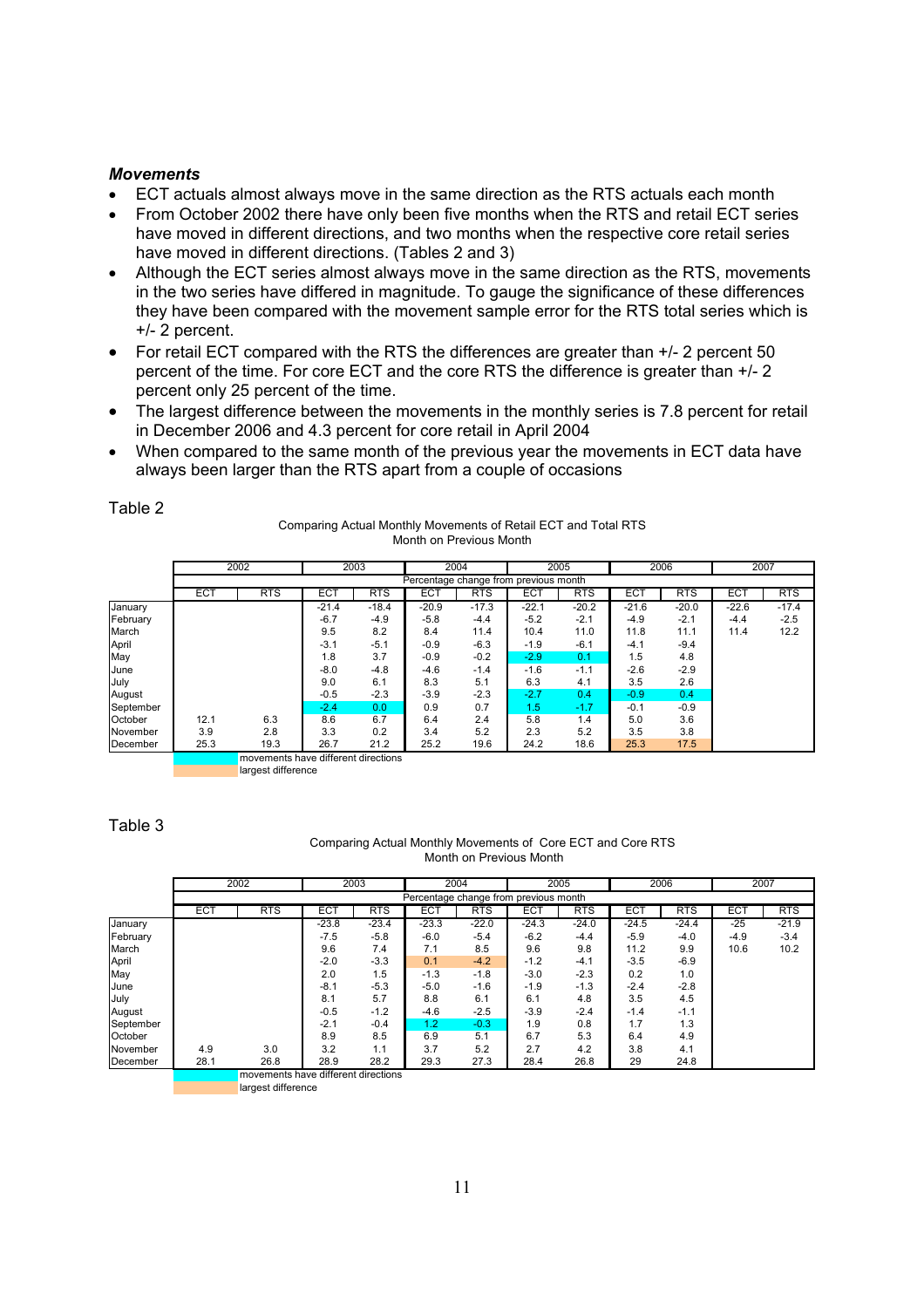### *Conclusions – actuals*

- Month on month movements in ECT actuals provide a good indication of the direction of the RTS actuals as the two series almost always move in the same direction. This is particularly the case where the movements in ECT are strongly positive or negative.
- Monthly movements in actuals have differed in magnitude. The differences are more pronounced for retail. For core retail the differences are generally less than the sample error for RTS monthly movements.
- The consistently stronger year on year results for ECT demonstrates the stronger trend of ECT compared to the RTS because of continuing increases in the uptake of the technology by merchants and increasing card usage.

# **7.2 Comparison of the seasonally adjusted and trend series**

The monthly seasonally adjusted (SADJ) data for the RTS is widely used as an indicator of current economic conditions. Electronic transaction data is timelier than the RTS; therefore, could ECT be used as a predictor of movements in the RTS SADJ series? Users consulted prior to publication of the ECT series indicated that a difference of approximately +/- 0.5 percent between a predictor series and what it is trying to predict would be acceptable. Accordingly to be a consistent predictor of the RTS the ECT SADJ series should be within +/- 0.5 percent of the RTS result.

In the case of the RTS this is a very difficult and probably unrealistic expectation to meet. The RTS series itself has movement sample errors for the monthly actuals of around  $+/-2$  percent at the total level.

For a quality assessment of the seasonally adjusted ECT series please refer to the appendix.

#### *Retail ECT compared with the RTS – results of SADJ comparisons*

- The retail ECT SADJ series generally has higher movements than the RTS as indicated by the higher median for monthly changes (Figure 7)
- The ECT SADJ series is more volatile than the RTS SADJ series as indicated by the higher maximum and lower minimum values for the series
- Since October 2002 the retail ECT SADJ series has moved in the same direction as the RTS about 70 percent of the time (Table 4)
- The ECT and RTS series are generally close to zero when the directions differ
- The differences in the monthly movements between retail ECT and the RTS have been below or around +/- 0.5 percent approximately 50 percent of the time since October 2002.
- The greatest difference in the monthly movements between the two series is 4.1 percent in January 2006. As discussed previously a significant system outage occurred on one day in December 2005 which impacted on the ECT SADJ series and comparisons with adjacent months (Figure 8).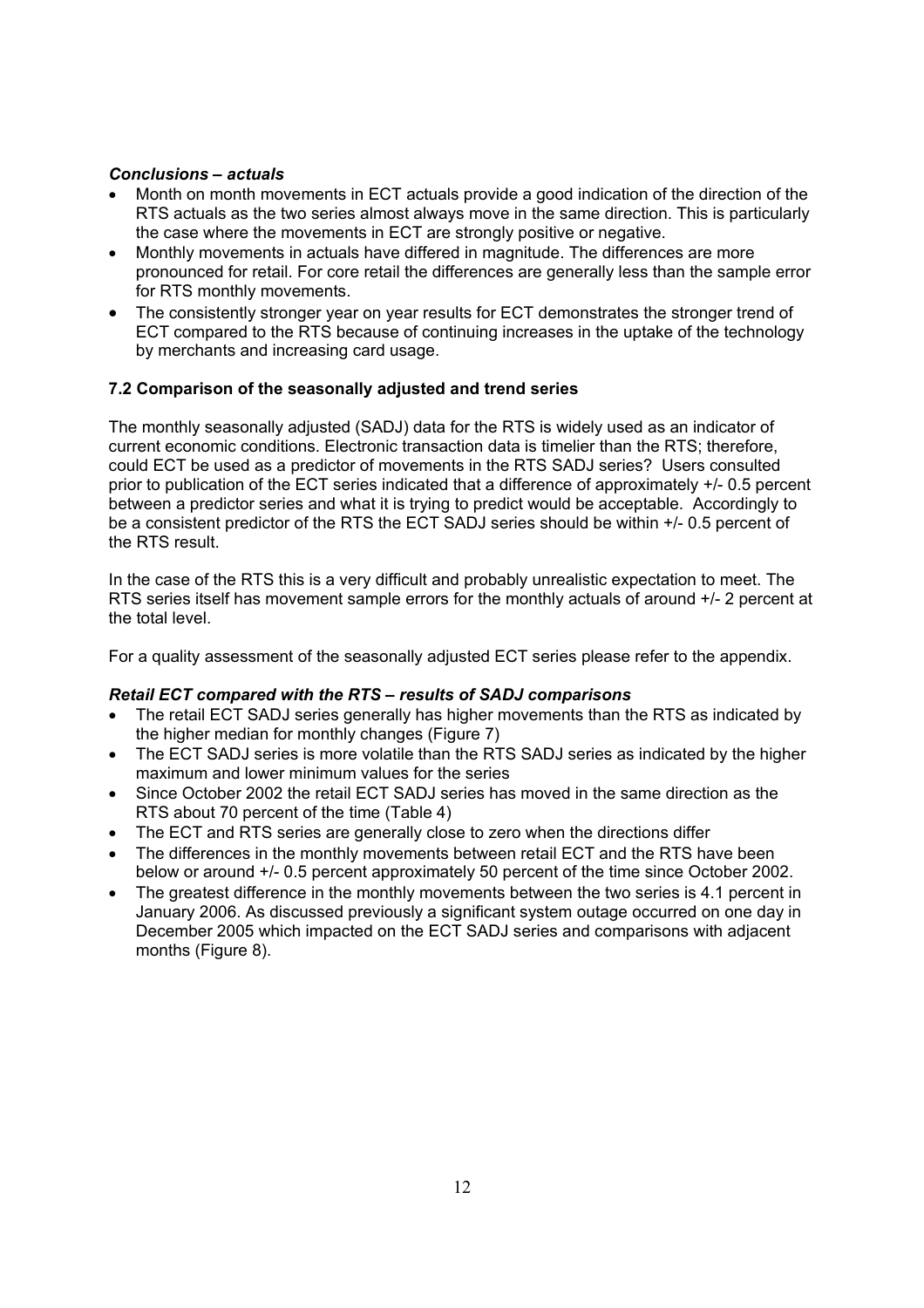#### Figure 7

|                      | Seasonally Adjusted Monthly Movements in Retail ECT and RTS |                                             |                                                                                                                                                                                                              |  |  |  |  |  |  |  |  |
|----------------------|-------------------------------------------------------------|---------------------------------------------|--------------------------------------------------------------------------------------------------------------------------------------------------------------------------------------------------------------|--|--|--|--|--|--|--|--|
| Median<br>min<br>max | <b>Retail ECT</b><br>0.8%<br>$-2.3%$<br>4.0%                | <b>Total RTS</b><br>0.5%<br>$-1.9%$<br>2.6% | Comparison of seasonally adjusted<br>movements<br>Retail Trade Survey and Retail ECT<br>5.0%<br>4.0%<br>3.0%<br>2.0%<br>1.0%<br>ж<br>0.0%<br>$-1.0%$<br>$-2.0%$<br>$-3.0%$<br>Retail ECT<br><b>Total RTS</b> |  |  |  |  |  |  |  |  |

### Figure 8

# Retail Trade Survey Sales and Retail Electronic Card Transactions



Monthly percentage change Seasonally adjusted series

Table 4

#### Comparing Seasonally Adjusted Monthly Movements of Retail ECT and Total RTS Month on Previous Month

|           |                 | 2002       |                                     | 2003       |            | 2004                                  |                  | 2005       |        | 2006       |            | 2007       |
|-----------|-----------------|------------|-------------------------------------|------------|------------|---------------------------------------|------------------|------------|--------|------------|------------|------------|
|           |                 |            |                                     |            |            | Percentage change from previous month |                  |            |        |            |            |            |
|           | EC <sub>1</sub> | <b>RTS</b> | EC <sub>1</sub>                     | <b>RTS</b> | <b>ECT</b> | <b>RTS</b>                            | ECT              | <b>RTS</b> | ECT    | <b>RTS</b> | <b>ECT</b> | <b>RTS</b> |
| January   |                 |            | 0.8                                 | $-0.1$     | 0.5        | 2.6                                   | $1.\overline{7}$ | 1.1        | 4.0    | $-0.1$     | 0.6        | 0.5        |
| February  |                 |            | 1.0                                 | 0.7        | 0.4        | $-1.9$                                | 1.2              | 1.1        | 0.6    | 1.4        | 1.6        | 2.1        |
| March     |                 |            | 0.3                                 | $-0.9$     | 1.8        | 2.6                                   | 0.3              | $-0.1$     | 1.5    | $-0.7$     | $-0.1$     | 1.3        |
| April     |                 |            | $-0.2$                              | $-0.05$    | 1.2        | $-0.4$                                | 0.8              | 0.9        | 0.1    | $-0.1$     |            |            |
| May       |                 |            | 0.8                                 | 1.5        | 1.1        | 0.6                                   | $-0.3$           | $-0.4$     | 2.3    | 1.4        |            |            |
| June      |                 |            | 0.0                                 | 0.4        | 0.2        | 1.0                                   | 2.3              | 1.2        | 0.9    | 0.1        |            |            |
| July      |                 |            | 2.1                                 | 0.7        | 1.0        | 0.5                                   | 0.9              | 1.3        | $-0.3$ | 0.6        |            |            |
| August    |                 |            | 1.0                                 | 0.5        | 0.5        | 0.6                                   | 0.0              | 0.5        | 0.6    | 0.2        |            |            |
| September |                 |            | $-0.5$                              | 0.3        | 1.2        | 0.4                                   | 1.6              | $-0.8$     | 0.3    | 1.0        |            |            |
| October   |                 |            | 1.5                                 | 1.4        | $-0.2$     | 0.2                                   | 0.6              | $-0.3$     | 0.9    | 0.4        |            |            |
| November  | 0.7             | 0.0        | 1.6                                 | 0.3        | 1.4        | 1.3                                   | $-0.1$           | 1.2        | 0.1    | $-0.1$     |            |            |
| December  | 1.3             | 1.2        | 1.1                                 | $-0.1$     | $-0.5$     | $-0.2$                                | $-2.3$           | $-0.2$     | 0.5    | 0.7        |            |            |
|           |                 |            | movements have different directions |            |            |                                       |                  |            |        |            |            |            |

Largest difference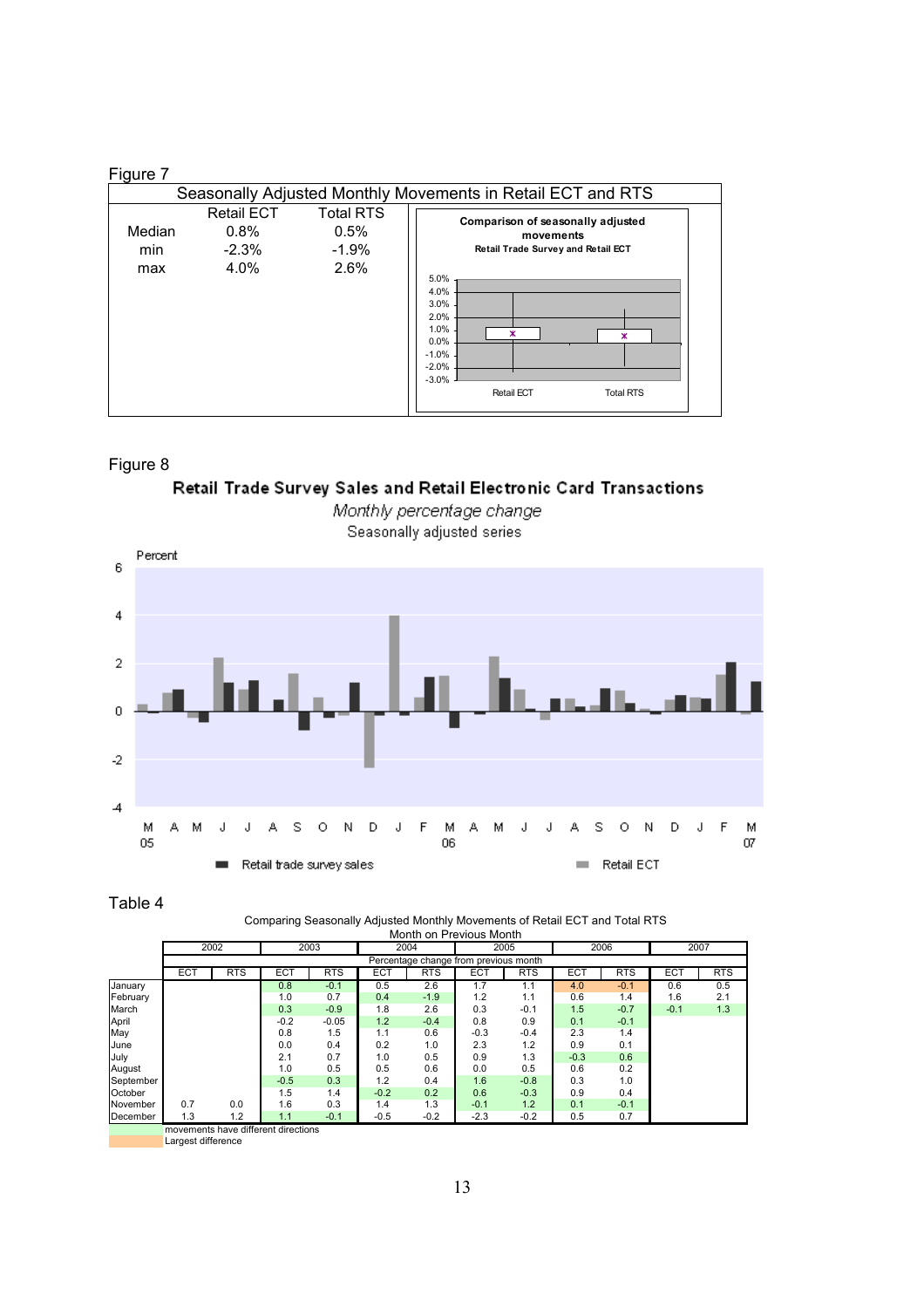#### *Core retail ECT compared with the core RTS – results of SADJ comparisons*

- When looking at the core retail industries, where the electronic transaction share is higher, the series comparison might be expected to be closer.
- The ECT and RTS core series both show less volatility than the Retail series. (Figure 9)
- Since October 2002 the core ECT SADJ series has moved in the same direction as the core RTS about 60 percent of the time. (Table 5)
- ECT and RTS series are generally close to zero when the directions differ.
- The differences in monthly movements between core ECT and the core RTS have been below or around +/- 0.5 percent just under 50 percent of the time.
- The greatest difference in the monthly movements between the two series is 3.5 percent in January 2006.

#### Figure 9

|                      |                                                  |                                         | Seasonally Adjusted Monthly Movements in Core Retail ECT and Core RTS                                                                                                                    |
|----------------------|--------------------------------------------------|-----------------------------------------|------------------------------------------------------------------------------------------------------------------------------------------------------------------------------------------|
| Median<br>min<br>max | Core Retail ECT<br>$0.7\%$<br>$-1.9%$<br>$3.2\%$ | Core RTS<br>$0.4\%$<br>$-1.1\%$<br>2.5% | <b>Comparison of seasonally adjusted</b><br>movements<br>Core Retail Trade Survey and Core retail ECT<br>4.0%<br>3.0%<br>2.0%<br>1.0%<br>ж<br>ж<br>0.0%<br>$-1.0%$<br>$-2.0%$<br>$-3.0%$ |
|                      |                                                  |                                         | Core Retail ECT<br>Core RTS                                                                                                                                                              |

#### Table 5

#### Comparing Seasonally Adjusted Monthly Movements of Core ECT and Core RTS

|           |              | month on previous month                    |            |            |              |                                       |        |            |        |            |        |            |  |  |
|-----------|--------------|--------------------------------------------|------------|------------|--------------|---------------------------------------|--------|------------|--------|------------|--------|------------|--|--|
|           | 2002<br>2003 |                                            |            |            | 2005<br>2004 |                                       | 2006   |            | 2007   |            |        |            |  |  |
|           |              |                                            |            |            |              | Percentage change from previous month |        |            |        |            |        |            |  |  |
|           | ECT          | <b>RTS</b>                                 | <b>ECT</b> | <b>RTS</b> | ECT          | <b>RTS</b>                            | ECT    | <b>RTS</b> | ECT    | <b>RTS</b> | ECT    | <b>RTS</b> |  |  |
| January   |              |                                            | 0.6        | $-0.8$     | $-0.1$       | 1.6                                   | 1.6    | 1.0        | 3.2    | $-0.4$     | 0.7    | 1.0        |  |  |
| February  |              |                                            | 0.7        | 1.4        | 0.9          | $-1.1$                                | 0.8    | 0.9        | 0.3    | 1.1        | 1.5    | 2.5        |  |  |
| March     |              |                                            | 1.1        | $-0.4$     | 1.6          | 2.4                                   | 0.2    | 0.6        | 1.6    | 0.1        | $-0.4$ | 0.8        |  |  |
| April     |              |                                            | 0.2        | $-0.04$    | 0.9          | $-0.6$                                | 0.6    | 0.4        | $-0.3$ | $-0.3$     |        |            |  |  |
| May       |              |                                            | 1.1        | 1.5        | 1.0          | 0.7                                   | 0.0    | $-0.3$     | 1.7    | 1.0        |        |            |  |  |
| June      |              |                                            | $-0.3$     | 0.3        | $-0.1$       | 1.5                                   | 2.1    | 1.4        | 0.8    | 0.1        |        |            |  |  |
| July      |              |                                            | 1.7        | 0.2        | 1.4          | 0.8                                   | 0.7    | 0.9        | $-0.1$ | 1.4        |        |            |  |  |
| August    |              |                                            | 1.1        | 0.9        | 0.2          | 0.6                                   | $-0.3$ | $-0.9$     | 0.8    | $-0.2$     |        |            |  |  |
| September |              |                                            | $-0.3$     | 0.4        | 1.3          | $-0.6$                                | 1.0    | 0.8        | 1.3    | 2.0        |        |            |  |  |
| October   |              |                                            | 1.0        | 1.4        | $-0.8$       | 0.1                                   | 0.7    | 1.2        | 1.6    | 0.2        |        |            |  |  |
| November  | 1.0          | $-0.5$                                     | 0.7        | $-0.3$     | 1.5          | 1.5                                   | 0.1    | 0.1        | 0.1    | $-0.05$    |        |            |  |  |
| December  | 1.0          | 1.0<br>movemente hove different directions | 0.7        | 0.2        | 0.1          | $-0.2$                                | $-1.9$ | 0.4        | 0.5    | 0.2        |        |            |  |  |

movements have different directions Largest difference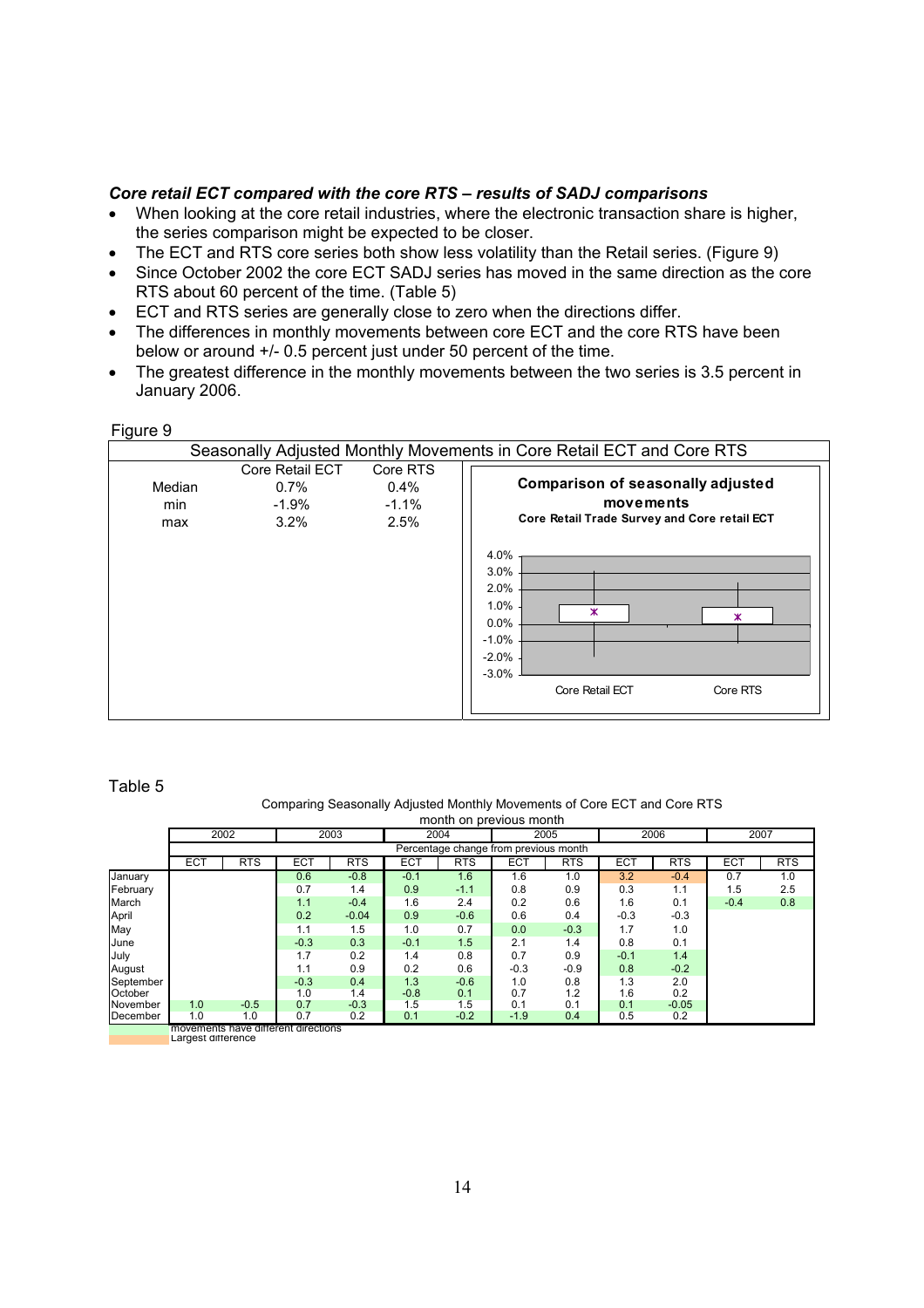#### *Conclusion of the SADJ comparisons*

- The monthly SADJ series for ECT and RTS generally move in the same direction  $\circ$  About 70 percent of the time for retail and just under 60 percent for core retail
- The ECT and RTS series are generally close to zero when the directions differ
- Movements in the retail and core ECT series are within  $+$   $/$  0.5 percent of the RTS and core RTS about 50 percent of the time.
- The median movements are higher for ECT than the RTS indicating the stronger trend in ECT.
- Movements in the ECT series are more volatile than their RTS counterparts.

#### **7.3 Comparison of ECT and RTS trend series**

#### *Results*

• The retail and core ECT trend series have both trended up at a faster rate than their RTS counterparts for the last four years for which we have data. (Figures 10 and 11)





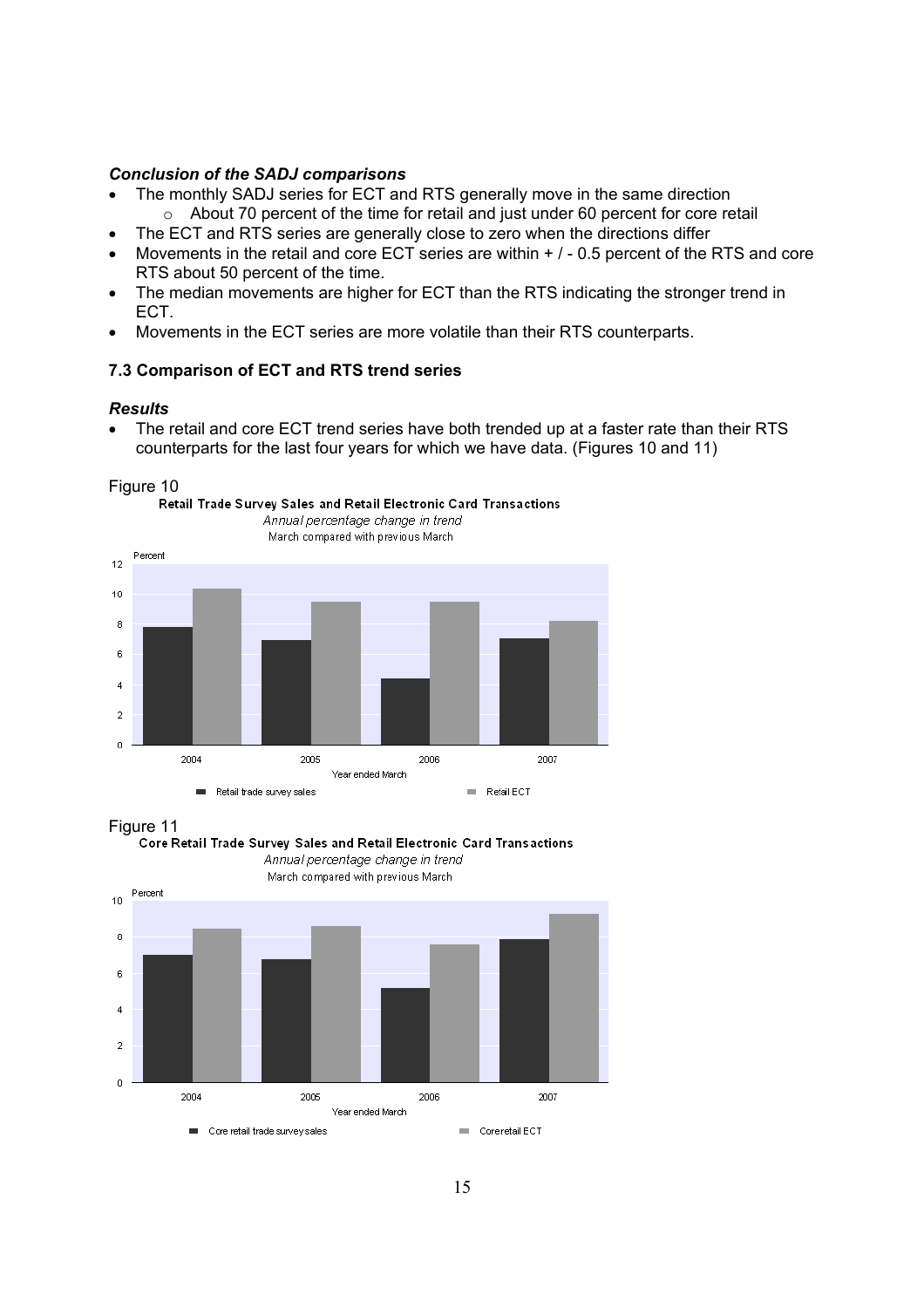# *Overall conclusions of the ECT and RTS analysis*

- Month on month movements in ECT actuals provide a good indication of the direction of the RTS actuals as the two series almost always move in the same direction. This is particularly the case where the movements in ECT are strongly positive or negative.
- Monthly movements in actuals have differed in magnitude. The differences are more pronounced for retail. For core retail the differences are generally less than the sample error for RTS monthly movements.
- The monthly SADJ series for ECT and RTS generally move in the same direction o About 70 percent of the time for retail and just under 60 percent for core retail.
- The ECT and RTS series are generally close to zero when the directions differ.
- Movements in the retail and core ECT SADJ series are within +/- 0.5 percent of their RTS counterparts about 50 percent of the time.
- The ECT series is a predictor of the RTS about 50 percent of the time
- The retail and core ECT trend series have both trended up at a faster rate than their RTS counterparts for the last four years for which we have data

# *What about the differences?*

- The ECT and RTS actuals look relatively close at first sight.
- Two key differences emerge however on further analysis:
	- o ECT has a wider range of month to month movements
	- o ECT has steeper trend.
- Differences between electronic transaction data and the RTS become more apparent once the series are seasonally adjusted.
- In addition the stronger trend of electronic transaction data can be observed in the seasonally adjusted results.

# **8. Potential uses of electronic transaction data**

Given the results of the analysis of electronic transaction data, what are its potential uses? To assess this, a number of potential users were contacted to discuss the results of the analysis and to canvass views on potential uses of electronic transaction data. The users included representatives from, other government departments, the economists of the major banks, economic research organisations and business journalists.

Consultation was done via personal visits and also a focus group. As a result of this consultation the following consensus view of the potential uses of electronic transaction data was developed.

# *Benefits of electronic transaction data*

The users contacted identified the following benefits of electronic transaction data:

- timeliness electronic transaction data are available several weeks before the RTS data so provide one of the earliest sources of information on consumer expenditure
- the data are a census of actual transactions not subject to sample error
- the closeness of the unadiusted ECT data results to the RTS supports the credibility of the RTS results
- the electronic transaction data themselves are simple to understand everyone can relate to it
- electronic transaction data clearly show consumer behaviour related to electronic transactions.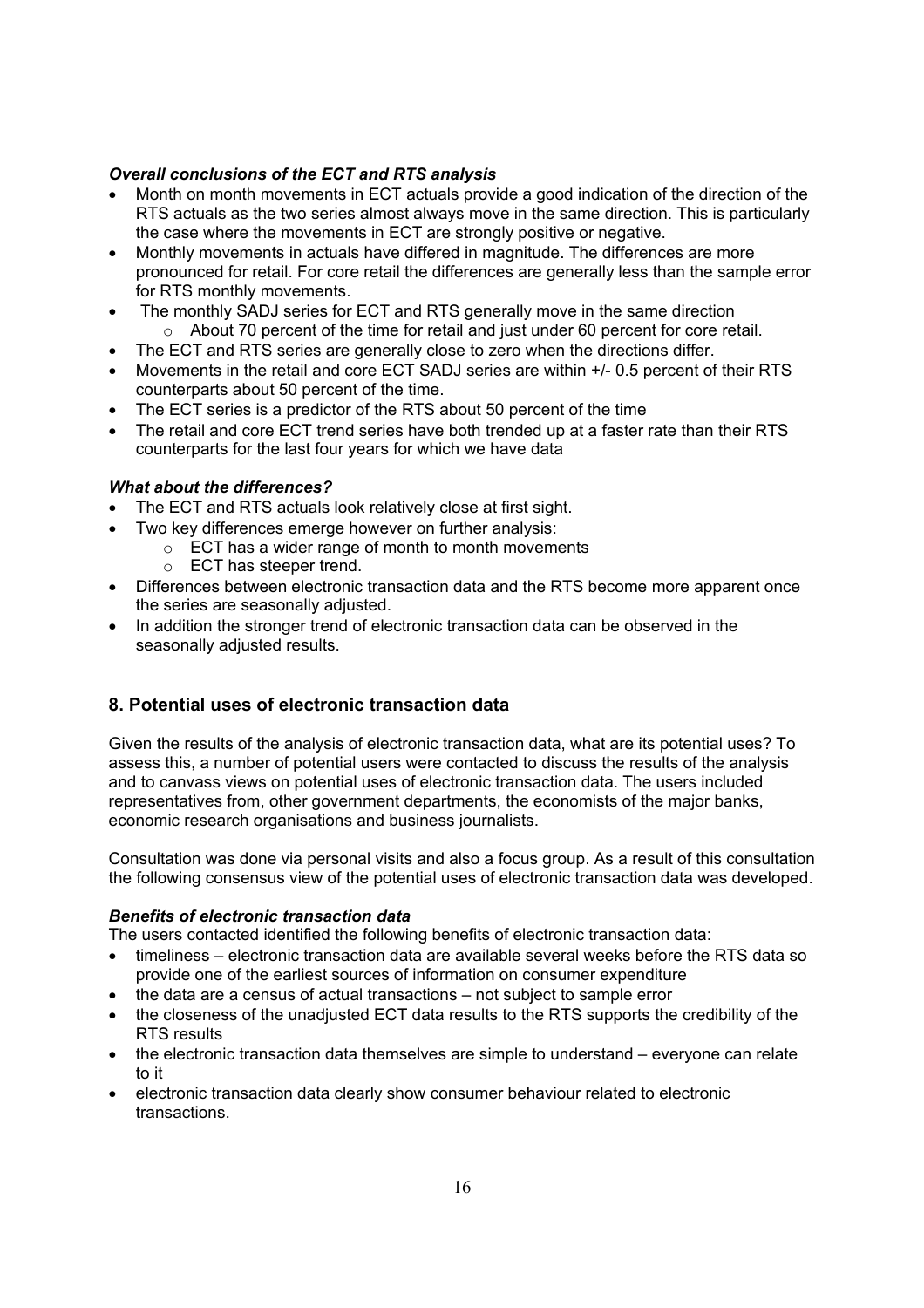### *Some direct comments made about the potential usefulness of electronic transaction data*

- "We'd use it to forecast one month ahead. If it's a strong number, it tells you the RTS will be a strong number."
- "This would give you a feel really, we have indicator models already so you would see whether they agree with each other."
- "Household spending is one of the key indicators and if you get something credible 3 weeks before the RTS data you currently get, that's another important piece of information."

### *Potential issues/weaknesses with electronic transaction data*

- there will be a perceived lack of confidence in the data until it has been in the market for some time - it would need to gain credibility over time as an indicator of consumer spending
- outages in electronic card transaction systems that impact on the data time series
- possible changes in consumer behaviour that impact on the coverage of the data.

### *General consensus*

There was a general consensus among the users contacted that because of the extensive coverage and timeliness of electronic transaction data, it provided a useful early indicator of consumer spending and could be used to supplement and support other economic data. Users wanted to see the data published as a series in its own right.

# **9. Decision to publish**

Given that electronic transaction data is a timely indicator of consumption expenditure and the positive user interest in the data, Statistics NZ decided to publish ECT as a stand alone data series. The publication of the ECT series commenced in February 2007 with the release of the January 2007 data. Back data were also published with the series commencing in October 2002. As far as we are aware this is the first time statistics on electronic card transaction data has been published by a national statistical office.

Due to the developmental nature of this work, Statistics NZ has released ECT as an experimental series. Reasons for this include:

- The industry classification used in the data is applied by the suppliers and specific to meet the needs of that industry. This coding is not always consistent with the classifications used in official statistics and is therefore not always directly comparable.
- Some industries have embraced electronic transaction technology, whereas other forms of payment are more prevalent in others.
- For some industries the level of electronic transaction activity may be very low and therefore not necessarily a good representation of the actual spending in that industry. A good example of this is in motor vehicle sales where transactions tend not to be conducted using debit or credit cards.
- There is strong interest in the potential use of this data as an early indicator of retail spending activity; however the limitations outlined above merit positioning the series as experimental.

The data are published monthly by the end of the month following the reference month. The timing of the publication will be moved forward approximately one week from July 2007 for the June 2007 reference month onwards.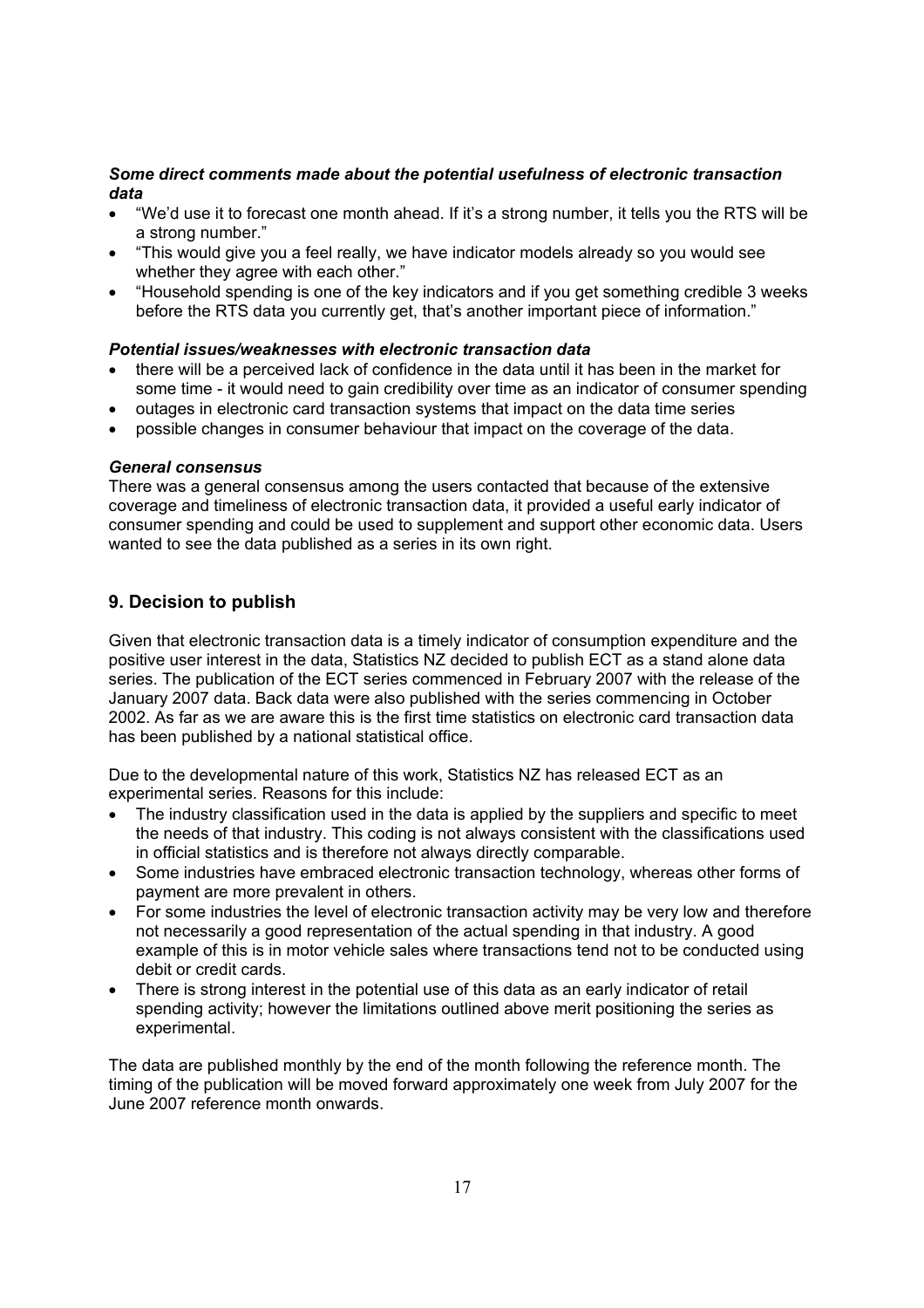# **10 Possible future developments**

Statistics NZ is continuing to work with the data suppliers to discuss access to more detailed data. Access to more detailed data would allow for further investigation of the following:

- the relationship of electronic transaction data to the RTS
- application of standard industry coding to electronic transaction data to improve its comparability with other published statistics
- the behaviour of data dis-aggregated by industry and region
- data aggregated by country of origin related to overseas visitors to New Zealand
- seasonal factors with sub-monthly data.

In the short term Statistics NZ is investigating the feasibility of publishing some industry information based on the current aggregate data supplied.

Statistics NZ wishes to thank the private sector for the supply of data for publication and for the ongoing cooperation regarding this rich data source.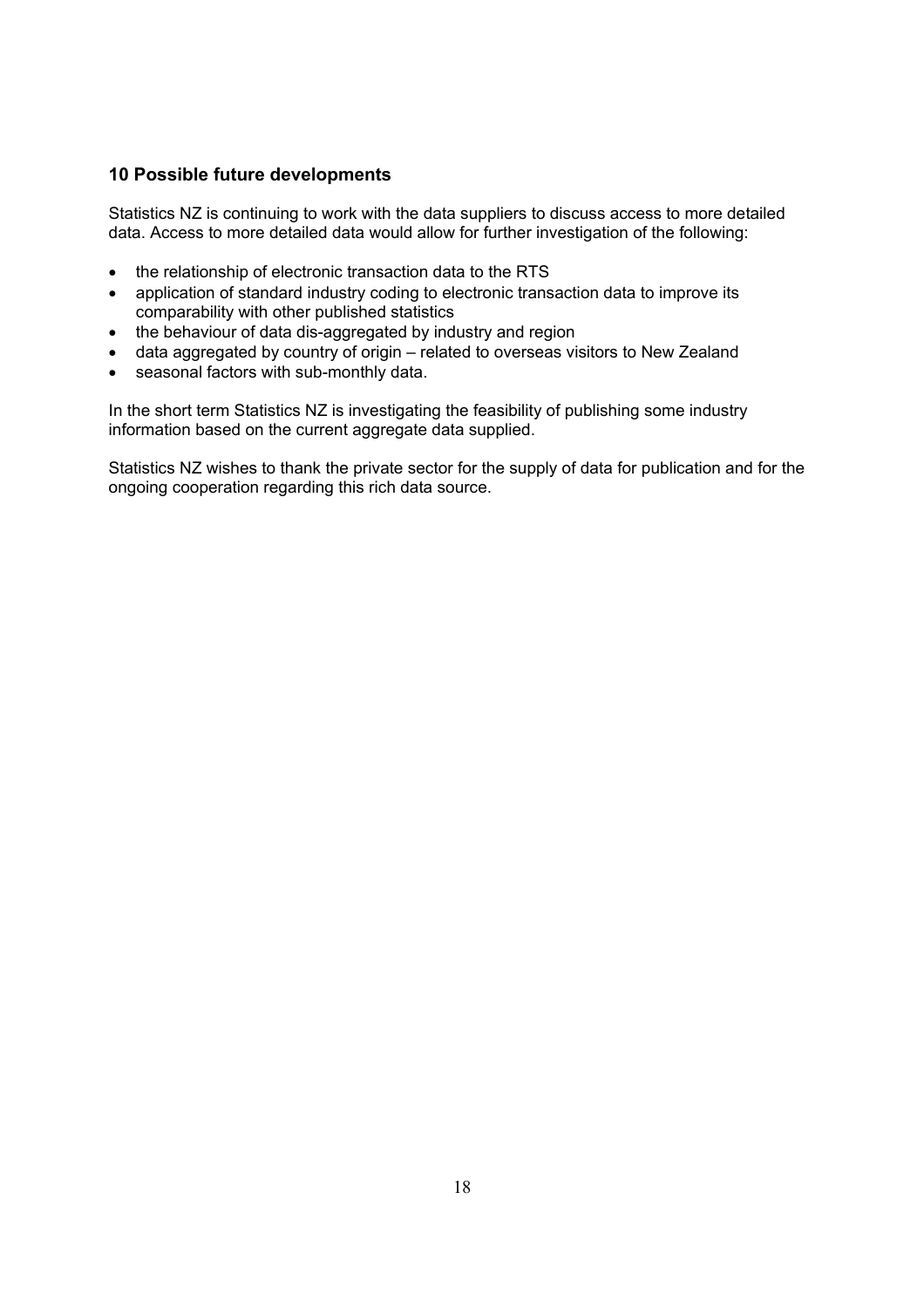#### **References**

Beaven R, Templeton R, Statistics New Zealand (2001). *Analysing the Retail Market Via Electronic Fund Transfers.* 

Crequer J., Statistics New Zealand (2006). *Quality Assessment of the ECT Seasonally Adjusted Series*.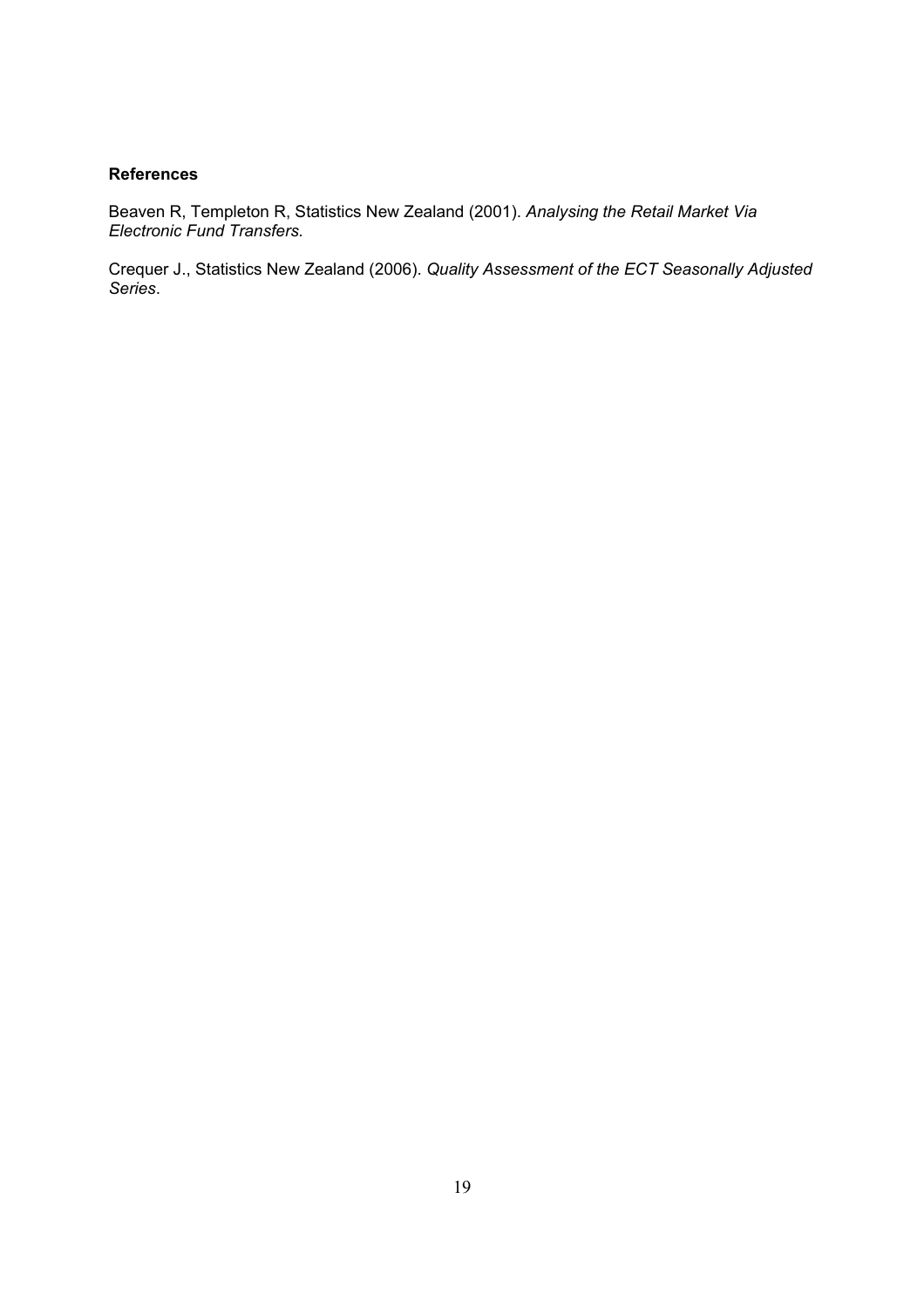# **Appendix**

# **Quality Assessment of ECT to July 2006**

*John Crequer, Statistical Methods, 27 July 2006* 

This report is intended to address a number of statistical and methodological issues on the assessment of the quality of the Electronic Transaction Data series in relation to the Retail Trade Survey series to the end of July 2006.

The following question is addressed.

Why is the seasonally adjusted ECT so different from RTS?

- 1. Seasonal adjustment of the RTS
- 2. Seasonal adjustment of ECT
- 3. The differences

### **Why is the seasonally adjusted ECT so different from the RTS?**

Both the ECT and RTS seasonal adjustments are of high quality. The differences in the seasonally adjusted figures are due to the actual series being different. While the two series measure similar things they are not measuring the same things and nor are they measuring in the same way. The relationship between the two series is also affected by changes in the penetration of ECT and the steeper trend of ECT compared with RTS.

#### **1. Seasonal adjustment of the RTS**

The Retail Trade Survey is seasonally adjusted indirectly at the aggregate level. There are 24 separate series which feed into the aggregate, not all of which are adjusted. The series itself is a good adjustment, having the following statistics in the following table at the aggregate level. Core retail is total retail excluding the four motor vehicle related ANZINDs.

| <b>Quality Measure</b>              | <b>Total Retail</b> | Core Retail |
|-------------------------------------|---------------------|-------------|
| Months for Cyclical Dominance (MCD) |                     |             |
| One month movement Seasonal part    | 95%                 | 97%         |
| 12-month movement Trend part        | 95%                 | 97%         |
| Trend filter length                 |                     |             |

- The MCD is the number of months before the noise in the trend is dominated by the signal of the trend. This is often used as an indicator of the number of months a change in the direction of the trend must be observed before reporting that a turning point has occurred. An MCD of 3 or better is considered good and of publishable quality.
- The percentages indicate the amount of movement in the series which can be accounted for by the seasonal or trend components; one expects a good proportion of the one month movement to be accounted for by the seasonality in a highly seasonal series with a good seasonal signal and similarly for the trend at 12 months. Percentages over 65 for both seasonal and trend components are considered good and of publishable quality.
- The length of the trend filter is an indication of how many observations must be smoothed to obtain a good estimate of the trend. Generally the longer the trend filter the noisier the series.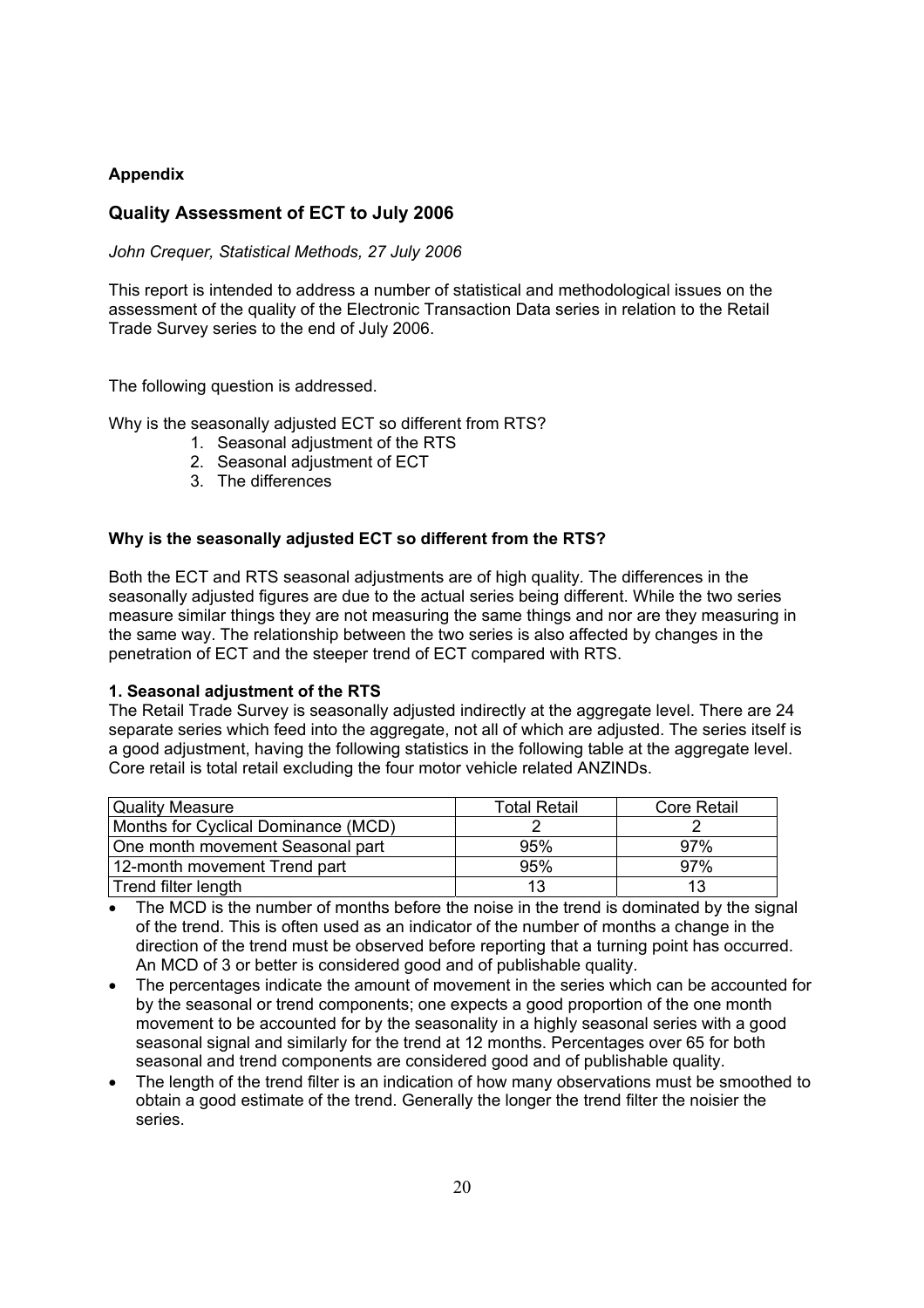# **2. Seasonal adjustment of ECT**

The ECT is adjusted directly at the aggregate level, the direct series being of slightly better quality than the indirect adjustment. Each of the series from the suppliers is aggregated to form a composite for Total ECT, Retail ECT and Core Retail ECT. The series are short by normal Statistics New Zealand standards but the series still adjust well. However, we might have slightly larger revisions as the seasonal components might not be as well estimated due to the fewer observations of each month, or season, which we have available, because of the shorter series.

| <b>Quality Measure</b>           | <b>Total ECT</b> | <b>Total Retail</b> | <b>Core Retail ECTI</b> |
|----------------------------------|------------------|---------------------|-------------------------|
|                                  |                  | ECT                 |                         |
| Months for Cyclical Dominance    |                  |                     |                         |
| One month movement Seasonal part | 94%              | 95%                 | 96%                     |
| 12-month movement Trend part     | 99%              | 99%                 | 99%                     |
| Trend filter length              |                  |                     |                         |

Note that the trend filter length is shorter for the ECT series, due to slightly less noise in the trend estimation.

### **3. The differences**

On the basis of the above summary statistics, it would seem that the ECT series is a slightly better adjustment than the RTS. Certainly the trend signal seems to be coming through a little clearer, with the MCD being lower across all the ECT series. There is little variation between the series in the number of partial and zero weighted observations. Both series show strong seasonality in December with either lesser seasonal effects or no detectable seasonality in other months.

In summary, both series are very good adjustments, showing strong seasonal and trend signals.

So why are the seasonally adjusted figures so different for the two series?

At the risk of stating the obvious, the seasonally adjusted figures are different because the original series are different. Although we know that the two series, RTS and ECT, are measuring something similar, we also know that they are not measuring the same thing. The differences between the two series are written up elsewhere but we can distinguish them on at least the following:

- Cash, credit, hire purchase etc (RTS) versus electronic transactions (ECT)
- timing of accounting for sales versus instantaneous time stamping
- coverage designed to give certain quality estimates across the range of output totals versus variable coverage, "as found" rather than designed (variable in the sense of varying across ANZINDs and time).
- To rephrase the last point, estimates subject to known sample error and unknown but assumed small non-sample error versus estimates subject to an unknown non-sample error.

Any one of these differences could make the two series quite different in the actuals. Any differences in the actuals will be reflected in the seasonal adjustment. When these differences are not systematic effects captured by the seasonal adjustment or trading day co-efficients then they will remain within the trend or irregular. Even if we are prepared to assume that the systematic components of the two seasonal models are the same, then we are still left with